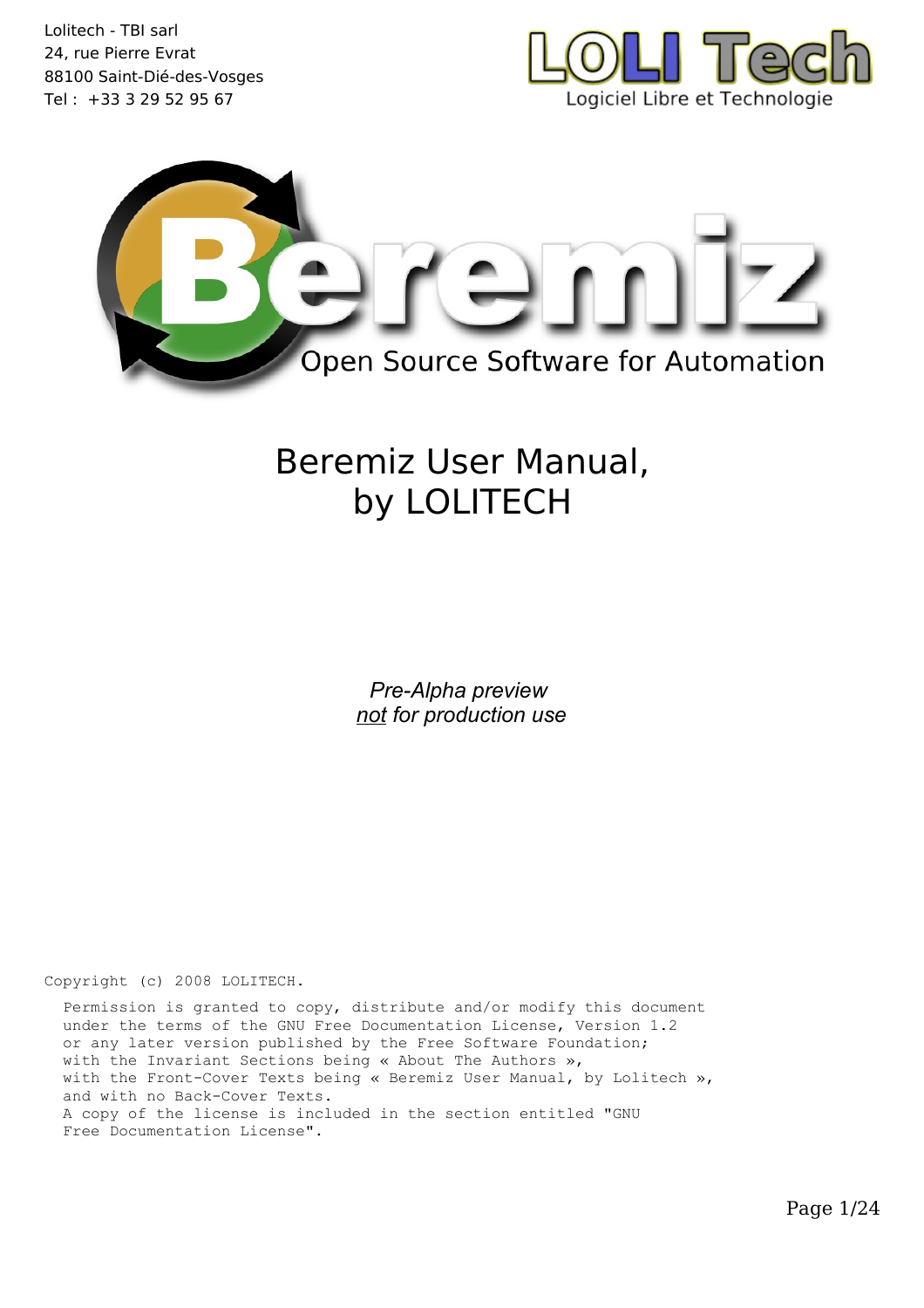

## Table des matières

| 7° Plugins |  |
|------------|--|
|            |  |
|            |  |
|            |  |
|            |  |
|            |  |
|            |  |
|            |  |
|            |  |
|            |  |
|            |  |
|            |  |
|            |  |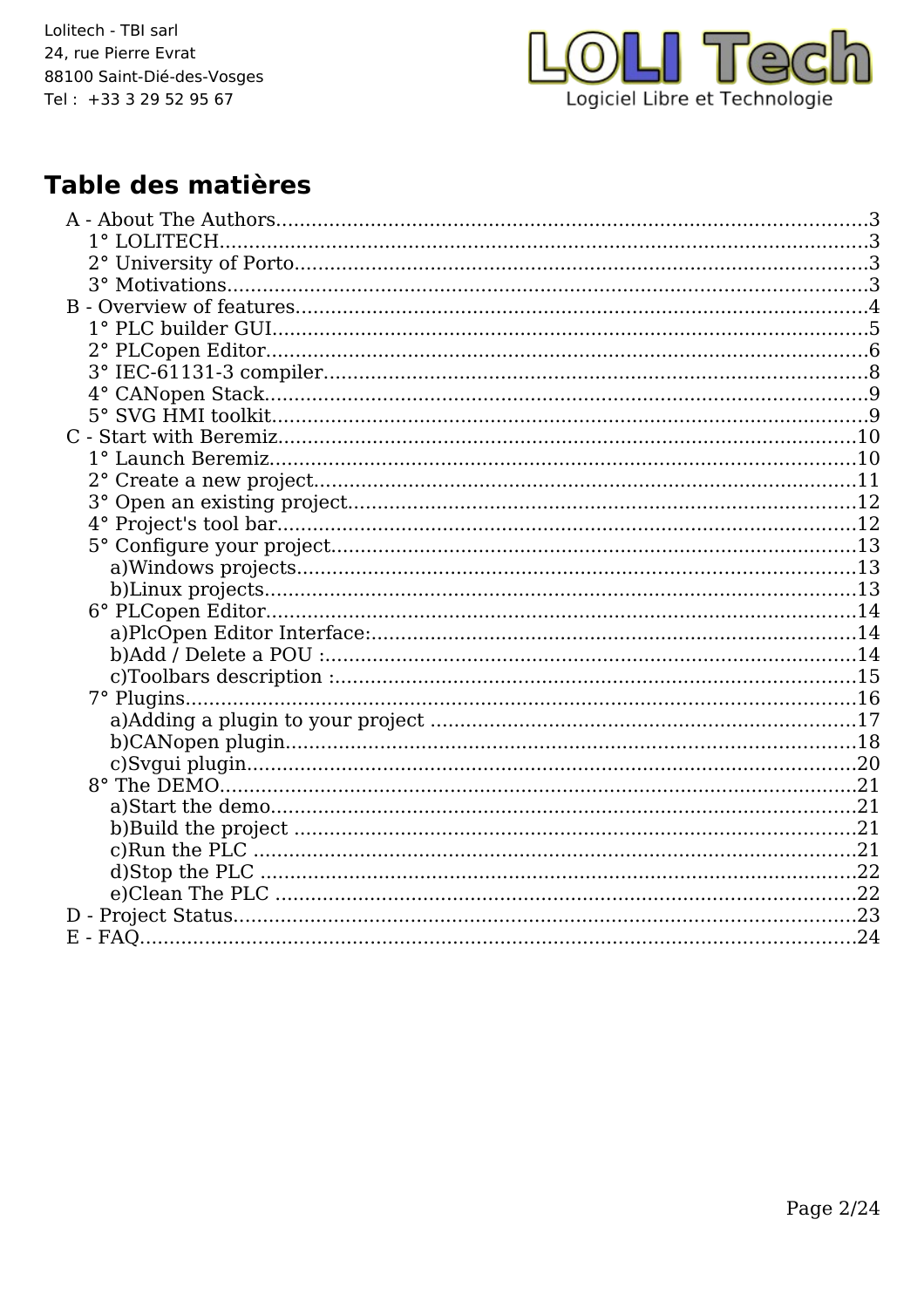

### **A - About The Authors**

Beremiz is the result of a long development effort, taking roots at LOLITECH in Saint-Dié-des-Vosges, France, and in University of Porto, Portugal.

### **1° LOLITECH**

Focussed on Free & Open Source Software for automation, this company have been funded by the authors of the CanFestival project in 2005.

Today, LOLITECH not only develop, maintain and support CanFestival CANopen stack, but also extend his offer to Beremiz Open Source automation framework.

### **2° University of Porto**

Mario de Sousa, working for the "Faculdade de Engenharia da Universidade do Porto" developed the original IEC-61131-3 compiler, initially part of the MatPLC project. Thanks to him, Beremiz project embeds a IEC-61131-3 compiler that produce platformindependent C code.

#### **3° Motivations**

World of Automation is still exempt of Open Source software. As consequences :

- Despite of open standards such as IEC 61131-3, PLCOpen and CanOpen control engineers cannot easily transfer programs between vendor solutions.
- PLC application sustainability directly depend on the PLC programming workbench software provider company will.
- Teaching IEC-61131-3 involves acquiring expensive workbench licenses for PLC programming. Generally, students cannot use the software on their laptop for homework.
- Operating safety may hardly be proven, as source code of PLC runtime and compilers are closed.

We intend to solve those problems with our open source approach.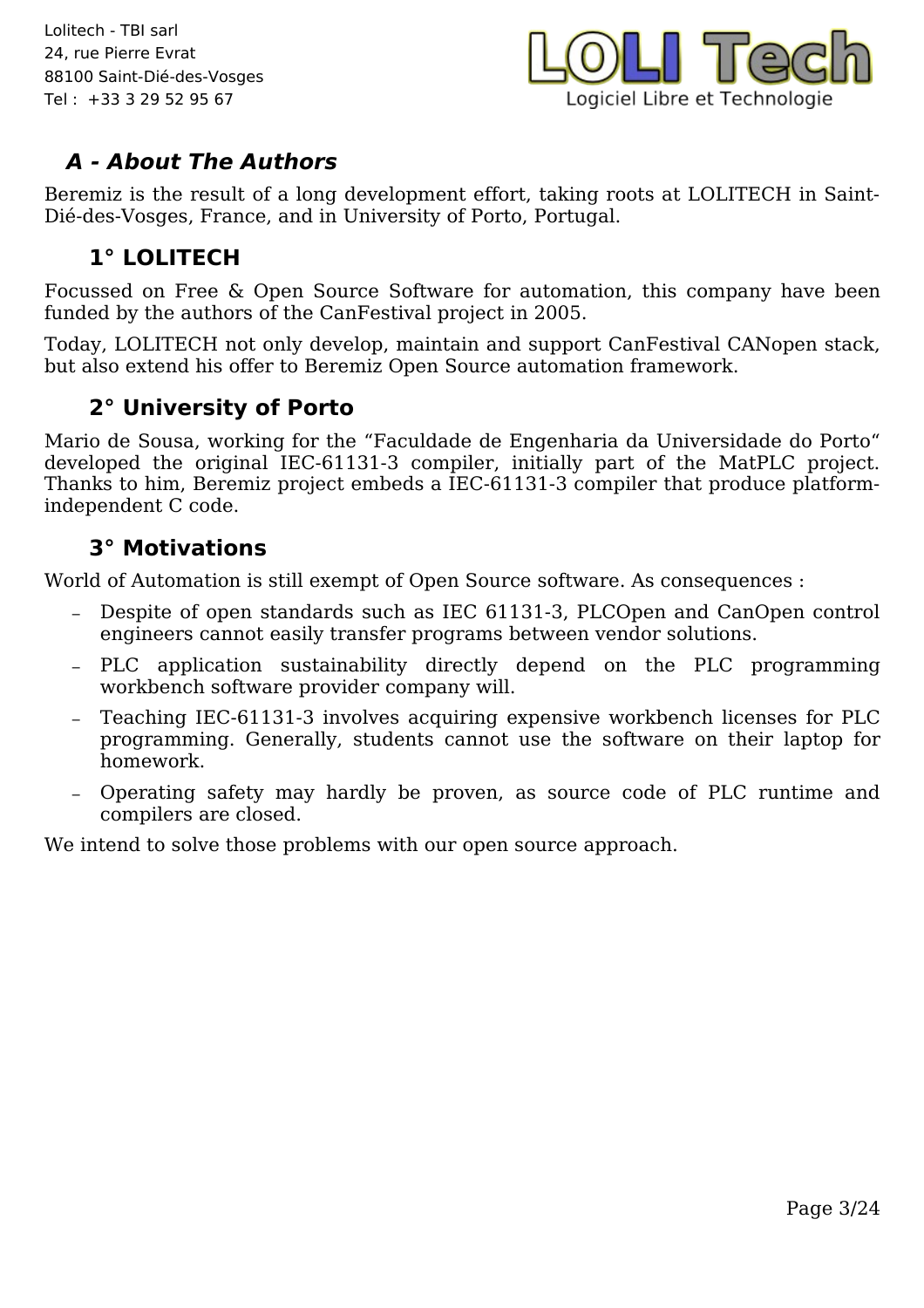

### **B - Overview of features**

#### **Beremiz is an Open Source framework for automation.**

With Beremiz, you can :

- Automate everything.
- Take any processor into a PLC.
- Program once, run anywhere.
- Create PLC controled customizable HMIs.
- Conform to standards.
- Avoid vendor lock.

Beremiz relies on these sub-projects:

- 1. [PLCOpen Editor](http://www.beremiz.org/The%20PLCOpen%20Editor.html) : Multi-platform automation IDE
- 2. [MatPLC](http://mat.sourceforge.net/)'s IEC compiler : IEC 61131-3 compiler
- 3. [CanFestival](http://www.canfestival.org/) : CANOpen interface to physical I/O
- 4. [SVGUI](http://wxsvg.sourceforge.net/) : automated HMI tool, based on SVG



Beremiz user edits programs with the PLCOpen editor, compiles them into C with the IEC-61131-3 to C compiler, and can execute this code along CanFestival CANopen stack to produce a CANopen PLC.

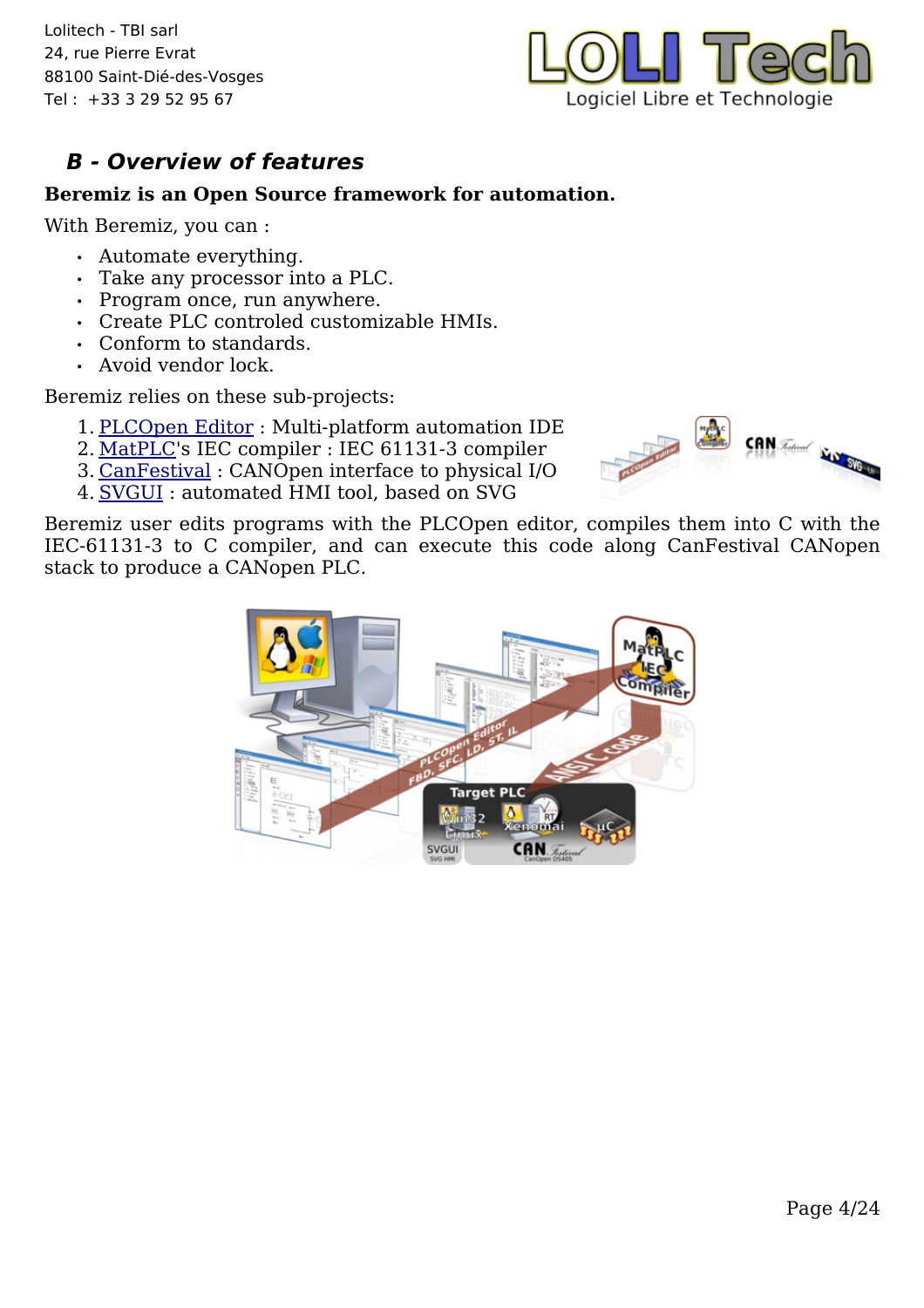

### **1° PLC builder GUI**

This is the GUI that allows PLC programmers to create new projects, define and map physical I/O to Directly represented IEC-61131 variables (for example : %IX0.1.2). More details in <u>6° Plugins</u>

| <b>B</b> Beremiz                                                                                                                                                                                                                                                                                                                                                                                                                                                                                                                                        |                                                                                                                          |                                                   |
|---------------------------------------------------------------------------------------------------------------------------------------------------------------------------------------------------------------------------------------------------------------------------------------------------------------------------------------------------------------------------------------------------------------------------------------------------------------------------------------------------------------------------------------------------------|--------------------------------------------------------------------------------------------------------------------------|---------------------------------------------------|
| File Help                                                                                                                                                                                                                                                                                                                                                                                                                                                                                                                                               |                                                                                                                          |                                                   |
| CANOpen<br>CANopen<br>$\Box$                                                                                                                                                                                                                                                                                                                                                                                                                                                                                                                            | test # 7 Edit PLC A Build 6 Clean # Run Stop Co Show IEC code a Edit raw IEC code<br><b>EIX00</b><br>CanFestivalInstance |                                                   |
| $0.x - x$                                                                                                                                                                                                                                                                                                                                                                                                                                                                                                                                               | CAN Driver:                                                                                                              | can_tcp_win32.dll<br>$\blacktriangledown$         |
| CanOpen node<br>Master<br>$0.0 \times \mathbf{X}$<br>%QB0.0.16.25088.1<br>%IB0.0.32.24576.1<br>%QW0.0.16.25617.1<br>%QW0.0.16.25617.2<br>%QW0.0.16.25617.3<br>%IW0.0.32.25601.1<br>%IW0.0.32.25601.2                                                                                                                                                                                                                                                                                                                                                    | 悍<br>CanFestivalNode<br>Edit network<br>CAN_Device:<br>Show Master<br>CAN Baudrate:<br>NodeId:<br>Sync TPDOs:            | 127.0.0.1<br>125K<br>1<br>$\overline{\mathbf{v}}$ |
| Log Console<br>Start build in C:\Program Files\LOLITech\beremiz\test\build<br>Generating SoftPLC IEC-61131 ST/IL/SFC code<br>Compiling IEC Program in to C code<br>Extracting Located Variables<br>Generating plugins code<br>PLC:<br>$[CC]$ main.c -> main.o<br>[CC] STD_CONF.c -> STD_CONF.o<br>[CC] STD_RESSOURCE.c -> STD_RESSOURCE.o<br>Plugin: CANopen (0,)<br>[CC] CF $0,c \rightarrow$ CF $0,o$<br>Plugin: CANopen.Master (0, 0)<br>[CC] OD_0_0.c -> OD_0_0.o<br>Linking:<br>[CC] main.o STD_CONF.o STD_RESSOURCE.o CF_0.o OD_0_0.o -> test.exe |                                                                                                                          |                                                   |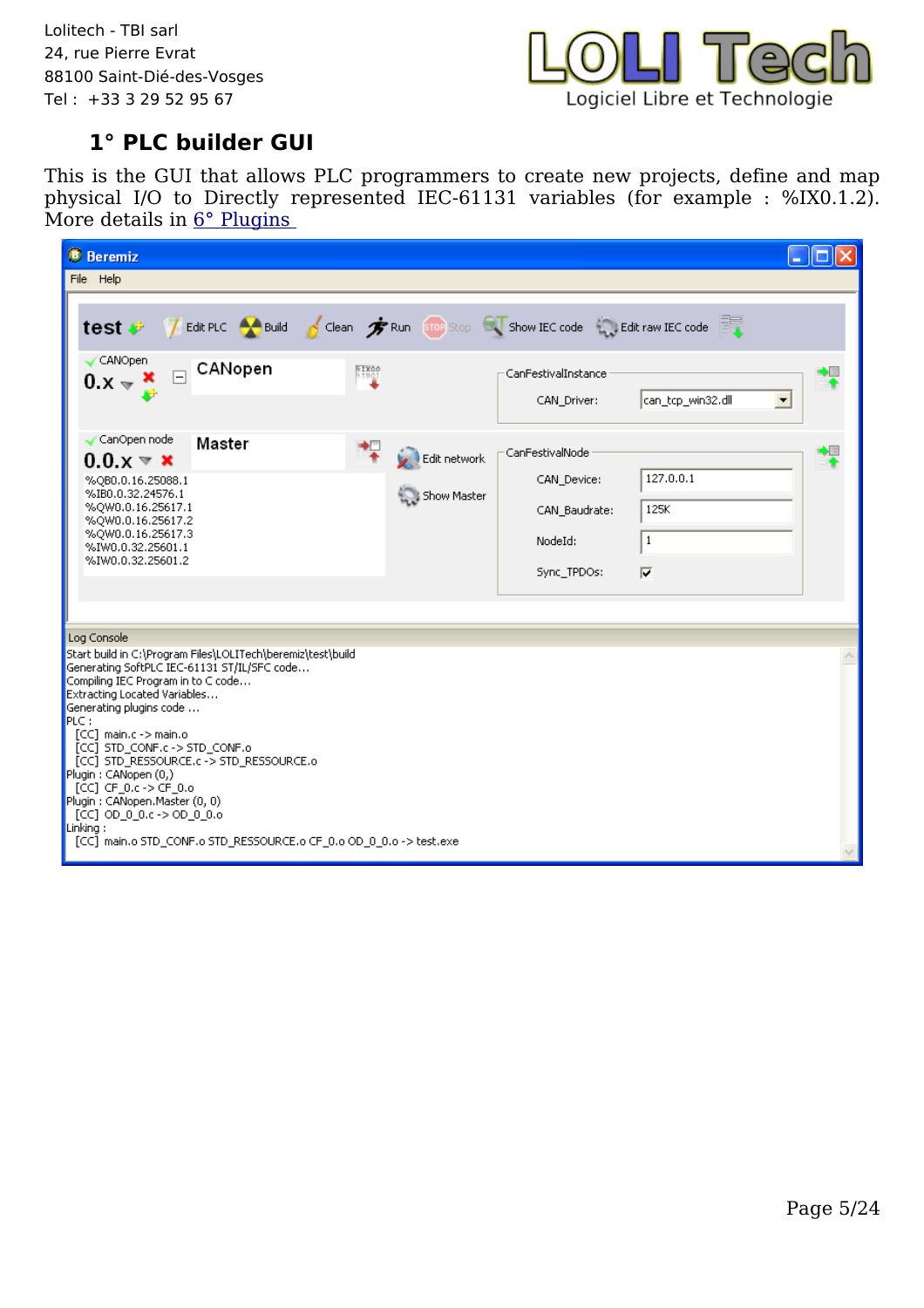

### **2° PLCopen Editor**

The PLCopen Editor saves and loads PLC projects accordingly to [PLCopen TC6-XML](http://www.plcopen.org/pages/tc6_xml/) [Schema.](http://www.plcopen.org/pages/tc6_xml/)

Function Block Diagram - FBD Sequential Function Chart - SFC



Ladder Diagram - LD Structured Text - ST

| File Edit Help        |          |                          |              |        |               |     |                    |     |   |
|-----------------------|----------|--------------------------|--------------|--------|---------------|-----|--------------------|-----|---|
| $v_{\text{model}}$    |          | 有口作商区                    |              |        |               |     |                    |     |   |
| <b>Froperties</b>     |          |                          |              |        |               |     |                    |     |   |
| * Functions           | LOTest   |                          |              |        |               |     |                    |     |   |
| <b>Filterest</b>      |          | Commercaine              |              |        |               |     |                    |     |   |
| (C) Lifest            |          |                          |              |        |               |     |                    |     |   |
| - Function Blocks     |          | IN2                      | PQ.          | LDTest |               |     |                    |     |   |
| + Frograms            |          | ×                        |              | €⊢     |               |     |                    |     |   |
|                       |          |                          |              |        |               |     |                    |     |   |
| <b>Configurations</b> |          | <b>PAL</b><br><b>INT</b> |              |        |               |     |                    |     |   |
|                       |          | - 17 F                   |              |        |               |     |                    |     |   |
|                       | $\theta$ | Name                     | <b>Class</b> | Type   | Initial Volum |     | Retai Return Type: |     |   |
|                       | ı        | <b>INT</b>               | Input.       | BOOL   |               |     | No BOOL            |     |   |
|                       | ×        | 1N2                      | Input.       | BOOL.  |               | No. |                    |     |   |
|                       | ×.       | <b>INT</b>               | Input.       | BOOL.  |               | No  | class riters       |     | ÷ |
|                       | z.       | 1004                     | Input.       | BOOL.  |               | Me. | A1                 |     |   |
|                       |          |                          |              |        |               |     | $\Delta$           | Add |   |

| File Ddt Help                                                     |                         |                              |                           |                 |                                                                                                  |       |                     |   |
|-------------------------------------------------------------------|-------------------------|------------------------------|---------------------------|-----------------|--------------------------------------------------------------------------------------------------|-------|---------------------|---|
| <b>Mark</b><br><b>Properties</b>                                  | $\overline{\mathbb{Z}}$ |                              |                           |                 |                                                                                                  |       |                     |   |
| M. Curvillion                                                     |                         | LOSHE Librar                 |                           |                 |                                                                                                  |       |                     |   |
| <b>IR LOTAX</b><br>$-0.0002$                                      |                         | SUR<br>ST.<br>MUL.           | $x_2$<br>Tenb             |                 | (* Substract X1 from X2 *)<br>Texp (* Store XI-X2 in Texp *)<br>(" Multiply by Temp to square ") |       |                     |   |
| <b>Automation Blocks</b><br><b>A</b> Programs<br>+ Configurations |                         | 3901014<br>SORT<br>87        |                           |                 | (* Call Square root fun ")<br>Illest (* Setup function result *)<br>(* Greater than THax ? ")    |       |                     |   |
|                                                                   |                         | őτ<br>s.<br>ĩś<br><b>DET</b> | TMox<br>JMPC ERR<br>ERROR | (* Set EREOR *) | (* Yes, Jusp to Error *)<br>(* Normal vatore, *)                                                 |       |                     |   |
|                                                                   |                         | 16 E13: RET                  |                           |                 | (* Srror return, ESO not set *)                                                                  |       |                     | × |
|                                                                   | $\bullet$               | Name                         | riass                     | Type            | svirial value                                                                                    | near- | <b>Beturn Type:</b> |   |
|                                                                   | x                       | kх                           | Indice                    | 85.00           |                                                                                                  | Mo    | FSAL                |   |
|                                                                   | $\overline{a}$          | Terma                        | Local                     | <b>REAL</b>     |                                                                                                  | No    | Class Cihar:        |   |
|                                                                   | n.                      | $\times 2$                   | <b>Inget</b>              | <b>BEAL</b>     |                                                                                                  | hão.  | all.                |   |
|                                                                   | ×.                      | N1                           | Input                     | <b>RPAC</b>     |                                                                                                  | No    | 444<br>×.           |   |



| <b>X PLCONNECTION</b>                                                                                                                                                        |                         |                                                                                                                             |                                           |               |                                       |        |               |              | $= 7x$     |  |
|------------------------------------------------------------------------------------------------------------------------------------------------------------------------------|-------------------------|-----------------------------------------------------------------------------------------------------------------------------|-------------------------------------------|---------------|---------------------------------------|--------|---------------|--------------|------------|--|
| File Edit Help<br>W. Vart<br><b>Properties</b><br>M. Functions<br><b>IPILDTest</b><br>Elster<br>* Function Meets<br><b>Silicones</b><br><b>Elimon</b><br><b>A</b> - moorages | $\overline{\mathbb{R}}$ | LOTHE ATHE FROTHE STTHE<br><b>TE Collision THEN</b><br>Speed : 0:<br>END IF:<br><b>ETF (Oats = TRIN) AND</b><br><b>FAKE</b> | Reakas in TRUE:<br>Control State in TRUE; |               | (Punp - TRUE) AND (Tenp > 200.0) THEN |        |               |              |            |  |
| + Configurations                                                                                                                                                             |                         | 10 Control State := FALSE:<br>11 РингФрееd := 10.0;<br>12 120 IF:                                                           |                                           |               |                                       |        |               |              |            |  |
|                                                                                                                                                                              | ٠                       | Name                                                                                                                        |                                           |               |                                       | Patain |               |              |            |  |
|                                                                                                                                                                              | ä                       | Calision                                                                                                                    | Class<br><b>Mark</b>                      | 7/14<br>POOL. | Initial Value                         | Alm    | Constal<br>No |              |            |  |
|                                                                                                                                                                              | ٠.                      | Cote                                                                                                                        | <b>MALA</b>                               | POOL.         |                                       | Mn     | No            | class riters |            |  |
|                                                                                                                                                                              | ×.                      | Purre.                                                                                                                      | hey,                                      | <b>BOOL</b>   |                                       | Mn     | No            | $\mathbf{a}$ |            |  |
|                                                                                                                                                                              | ٠                       | Terro                                                                                                                       | <b>MAGE</b>                               | 22.64         |                                       | Mn     | No            |              |            |  |
|                                                                                                                                                                              | ×.                      | <b>Shand</b>                                                                                                                | Output                                    | <b>AT</b>     |                                       | Mn     | No            | ٠            | <b>Add</b> |  |

Instruction List - IL Configurations, Resources,Tasks

| PLCOpenEditor                                   |                                                                       |                   |                          | 目向米                           |
|-------------------------------------------------|-----------------------------------------------------------------------|-------------------|--------------------------|-------------------------------|
| rão pát redo                                    |                                                                       |                   |                          |                               |
| $-100$<br><b>Properties</b>                     | ■国由智需+                                                                |                   |                          |                               |
| <b>M</b> Functions                              | LDTest   LTest   PBDTest   STTest   SPCTest   ConfigTest-ResourceTest |                   |                          |                               |
| <b>PitDTest</b><br>$\Box$ ures                  | Tasker.                                                               |                   | AA4 Took                 | Delate Task 4<br>$\mathbf{v}$ |
| - Function Mocks                                | Name                                                                  | Single            | Priority<br>internal     |                               |
| <b>BRIFEOTHIS</b><br><b>STISTTest</b>           | Toto                                                                  |                   | 1h100mm<br>ó             |                               |
| * Tregrams<br>+ Miscres                         | Instances:                                                            |                   | Add to share a           | Delete Instance   ^           |
| - Configurations                                | Name                                                                  | <b>Type</b>       | Took                     |                               |
| M ConfigTest                                    | Program1                                                              | SFCTest           | <b>Yata</b>              |                               |
| - nescures<br><b>Postsured</b><br>- ConfigTest2 | ٠<br>Class<br><b>Narrio</b>                                           | Type<br>Location. | Initial Value Retain Co. |                               |
|                                                 | Olobial<br>t.<br>Fo                                                   | INT<br>MVO        | No                       |                               |
|                                                 |                                                                       |                   |                          | Class Citier:                 |
|                                                 |                                                                       |                   |                          | $\lambda$                     |
|                                                 |                                                                       |                   |                          | Add<br>$\sim$                 |
| $-111$                                          |                                                                       |                   | n                        | Delate<br>$\mathbf{v}$        |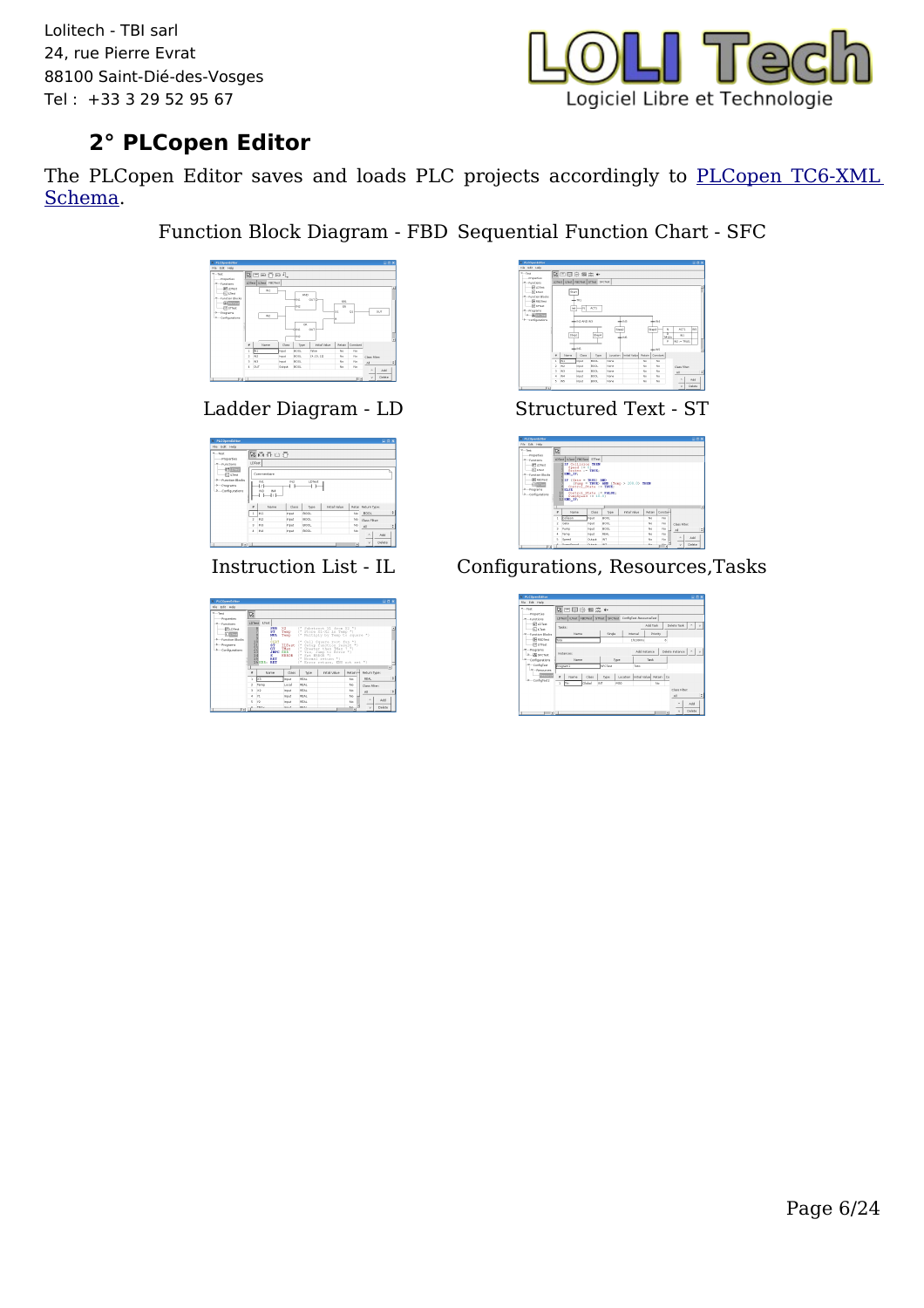

Data-model is based on the official TC6-XML XML Schema. The official .xsd file is used at startup to create a kind of meta model, that define relations between objects inside the PLCopen model. Thanks to this feature, PLCopen Editor can also be used as a PLCopen TC6-XML validator.



PLCOpen editor has built-in export filter that convert graphical languages to their equivalent textual form :

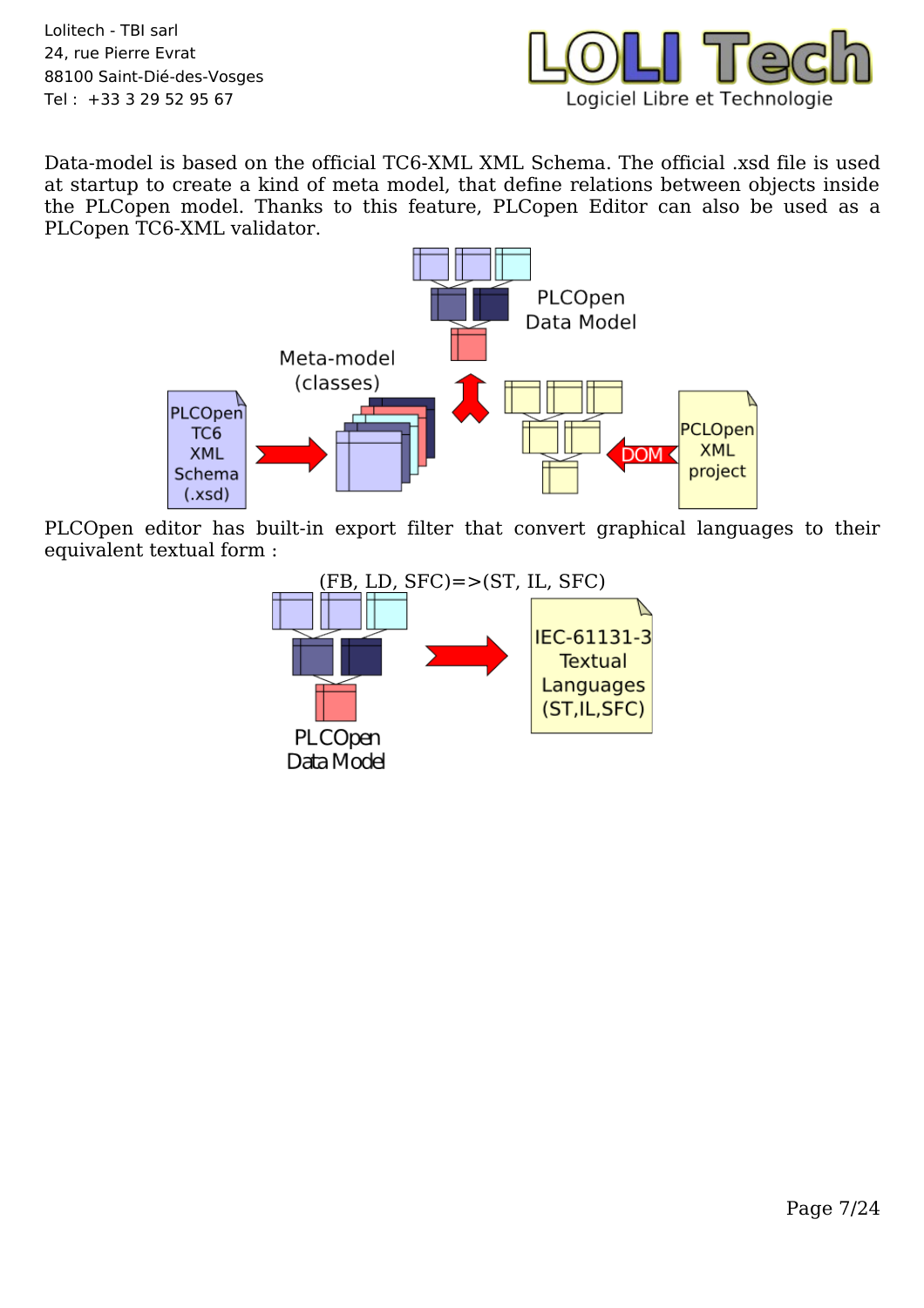

### **3° IEC-61131-3 compiler**

EC-61131-3 compiler compiles ST/IL/SFC code into ANSI-C code.

- Project started in 2002 by Mario de Sousa (U-Porto).
- All POU parameters and variables are accessible through nested C structs
- Located variables are declared as extern C variables

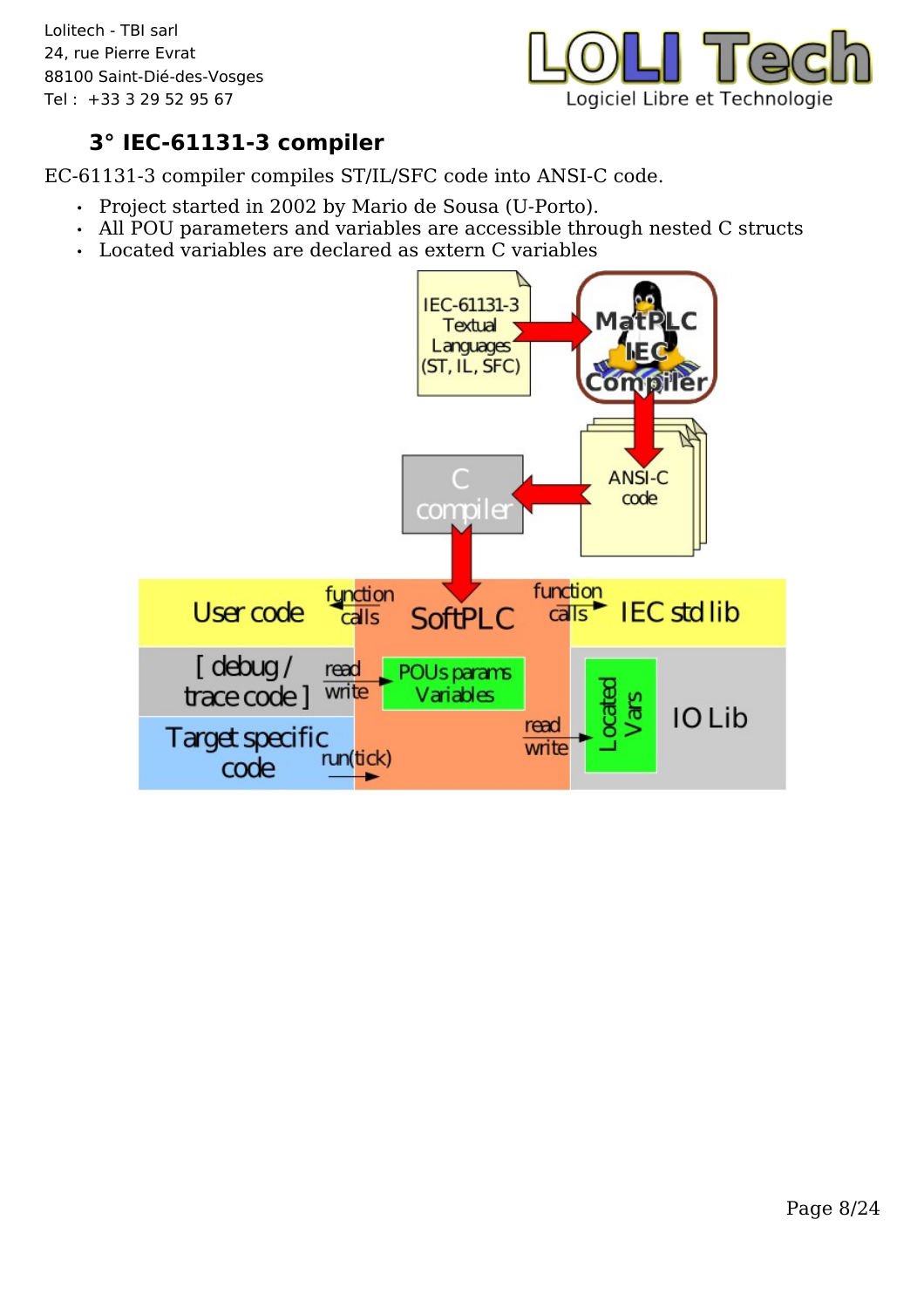

### **4° CANopen Stack**

[CanFestival](http://www.canfestival.org/) is an OpenSource CANOpen framework, licensed with GPLv2 and LGPLv2. With CanFestival you CAN :

- Turn any µC or PC into a CANOpen node
- Edit Object Dictionary and EDS files
- Use any CAN interface type
- Link with proprietary code
- Teach or learn CANOpen

[CanFestival](http://www.canfestival.org/) focuses on providing an ANSI-C platform independent CANOpen stack that can be implemented as master or slave nodes on [,PCs](http://www.canfestival.org/Workstation.html) [Real-time IPCs,](http://www.canfestival.org/Real-Time%20OS.html) and [Microcontrollers.](http://www.canfestival.org/Micro%20Controller%20Targets.html)

More details on [http://www.canfestival.org](http://www.canfestival.org/)

### **5° SVG HMI toolkit**

PRE-ALPHA : Broken, documentation to be written.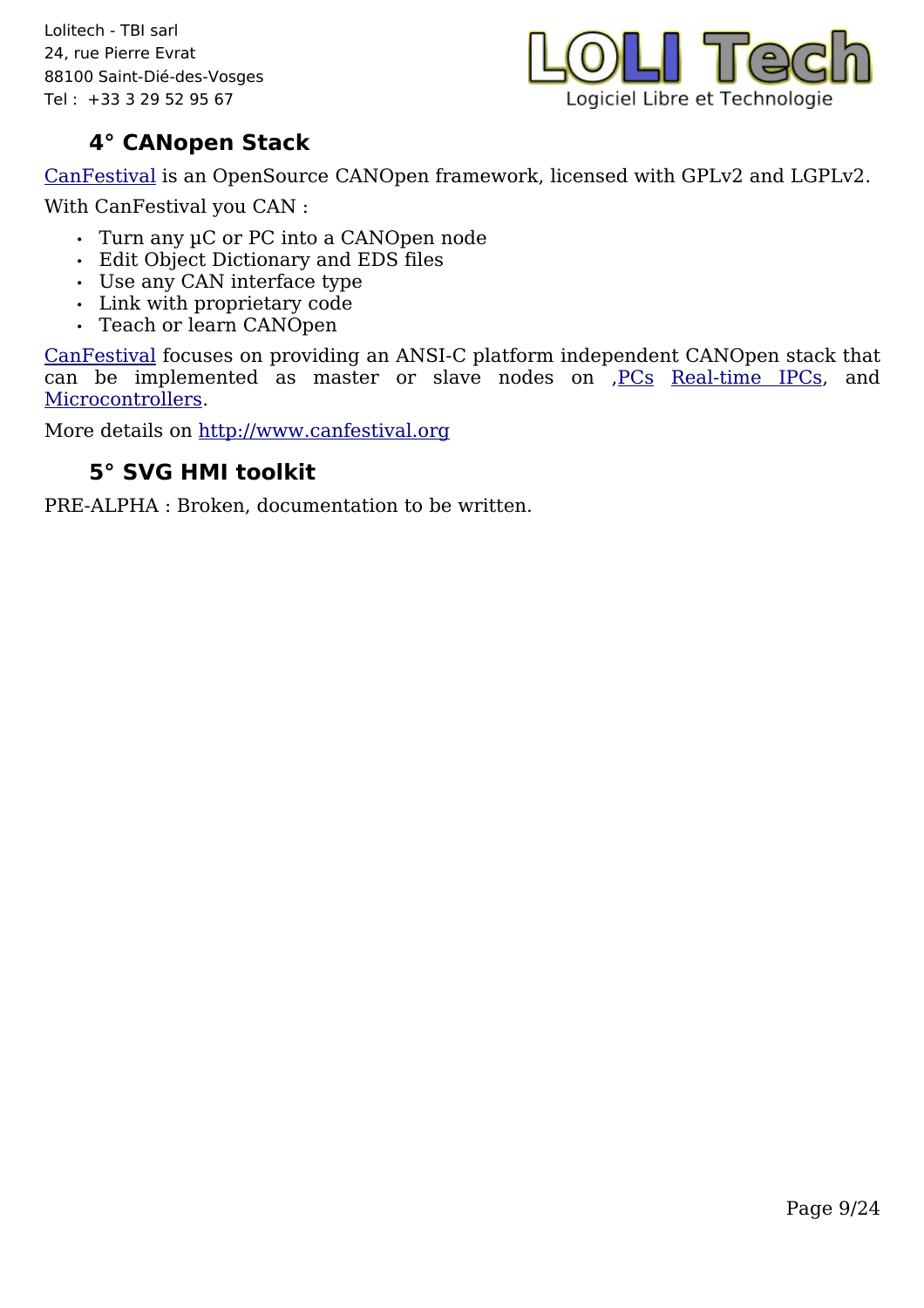

### **C - Start with Beremiz**

#### **1° Launch Beremiz**

Beremiz installer provides many shortcuts in the Windows' "Start Menu". So browse your start menu as the following and launch Beremiz :

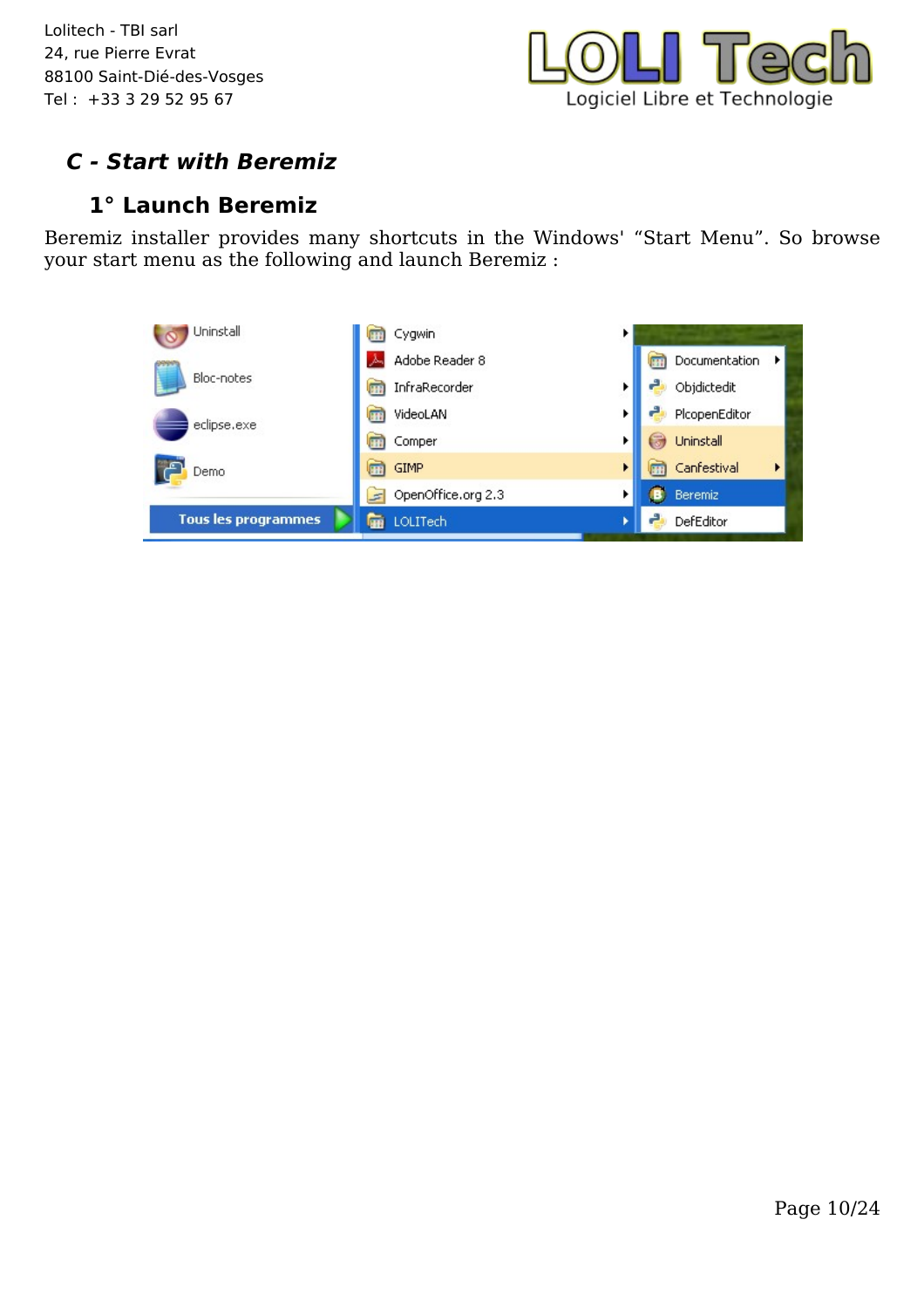

### **2° Create a new project**

Beremiz project needs an empty directory to be created. This directory will contain all the necessary files to develop and build your PLC.

| <b>B</b> Beremiz                               | $ ?  \times$<br>Rechercher un dossier                                      |
|------------------------------------------------|----------------------------------------------------------------------------|
| File Help                                      | Choose a project                                                           |
| <b>New</b><br>CTRL+N                           |                                                                            |
| Open<br>CTRL+O                                 | cygdrive<br>$\blacktriangle$<br>dev                                        |
| Save<br>CTRL+S                                 | ⊞ <b>in</b> etc                                                            |
| Close Project                                  | □ a home<br>$\Box$ dev_winxp                                               |
| Properties                                     | E beremizbuild<br>□ workspace                                              |
| CTRL+Q<br>Quit                                 | NewProject<br>⊞àlib                                                        |
|                                                | <b>in</b> tmp                                                              |
|                                                | <b>E</b> asr<br>⊞ mmarvar                                                  |
|                                                | $\Box$ eclipse                                                             |
|                                                | ⊞ in tmp<br><b>⊞</b> □ Intel                                               |
|                                                | Nouveau dossier<br>Dossier:                                                |
| Create a new project                           | $\times$                                                                   |
| Project   Author   Graphics   Miscellaneous    | Créer un nouveau dossier<br><b>OK</b><br>Annuler                           |
| Project Name (required):<br>NewProject         | Choose where to                                                            |
| Project Version (optional):                    | create project,                                                            |
|                                                | and create your                                                            |
| Product Name (required):<br>example            | project directory                                                          |
| Product Version (required):<br> 1.0            | with project name                                                          |
|                                                |                                                                            |
| Product Release (optional):                    |                                                                            |
|                                                |                                                                            |
|                                                |                                                                            |
|                                                | Define project's properties.                                               |
| OK                                             | It will be created only if all required fields<br>Cancel                   |
|                                                | are filled. Others are optionals.                                          |
|                                                |                                                                            |
|                                                |                                                                            |
|                                                |                                                                            |
|                                                |                                                                            |
|                                                |                                                                            |
|                                                | Once the project is created, the project's toolbar appeared                |
|                                                |                                                                            |
| <b>B</b> Beremiz                               |                                                                            |
| File Help                                      |                                                                            |
|                                                |                                                                            |
| New Project <b>*</b> 7 Edit PLC <b>*</b> Build | Clean <sup>2</sup> Run stop Stop Show IEC code <b>1. Edit raw IEC code</b> |
|                                                |                                                                            |

Your project directory now contains two files:

- plc.xml: PLC project file
- $\bullet~$  beremiz.xml: Beremiz default properties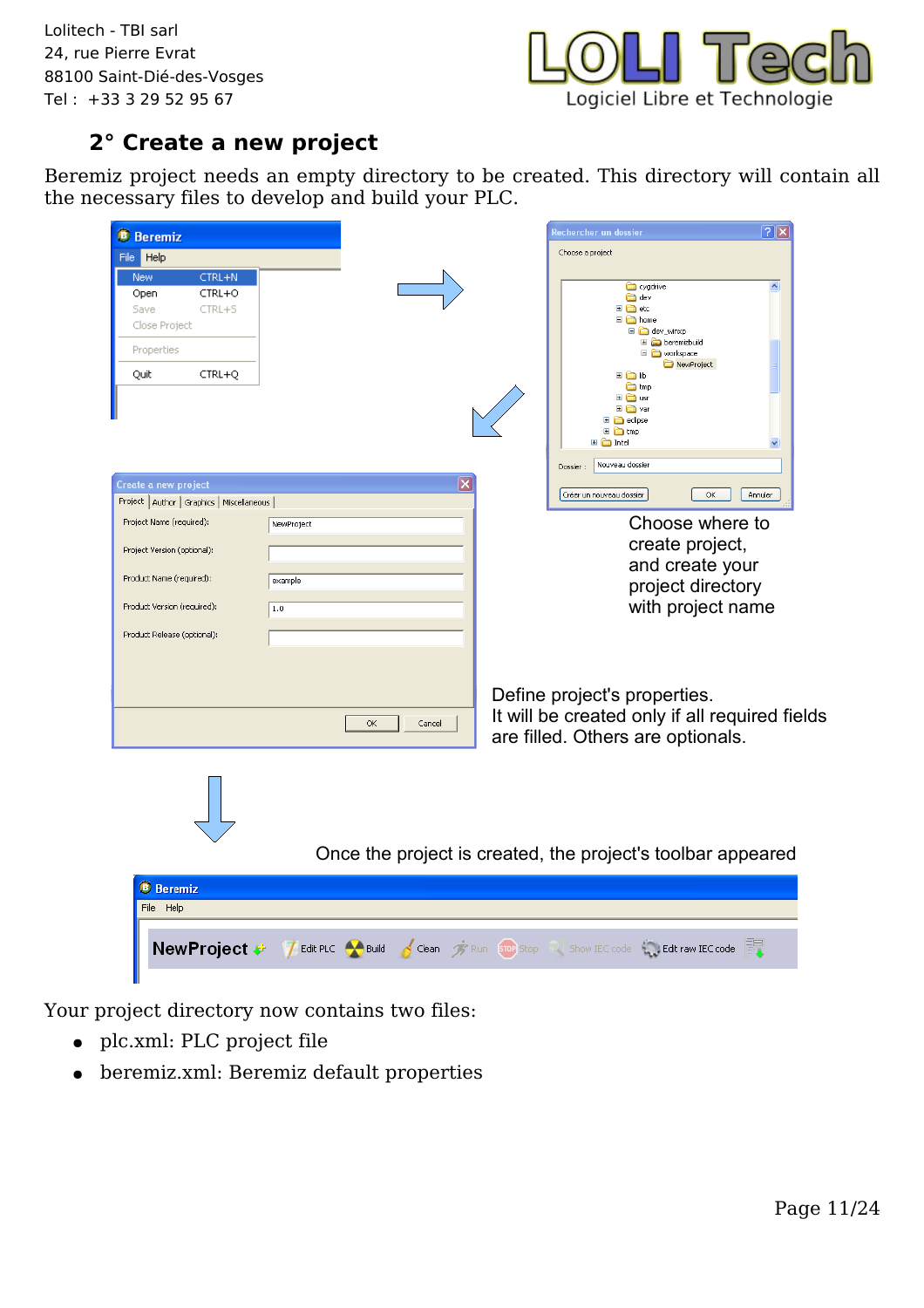

### **3° Open an existing project**

|      | <b>B</b> Beremiz |            |  |
|------|------------------|------------|--|
| File | Help             |            |  |
|      | New              | CTRL+N     |  |
|      | Open             | CTRL+O     |  |
|      | Save             | $CTRL + S$ |  |
|      | Close Project    |            |  |
|      | Properties       |            |  |
|      | Quit             | CTRL+Q     |  |
|      |                  |            |  |
|      |                  |            |  |



### **4° Project's tool bar**

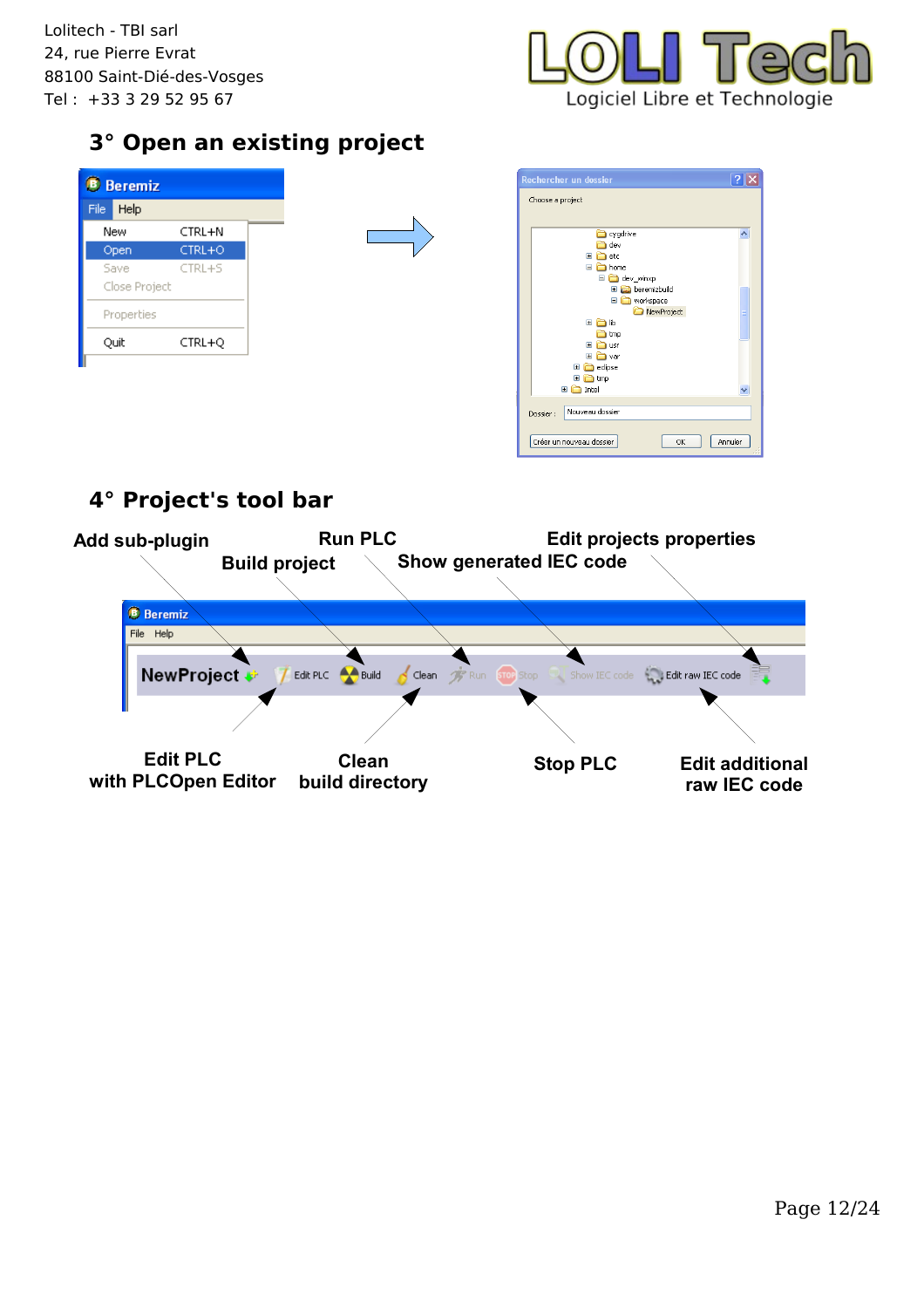

### **5° Configure your project**

#### **a)Windows projects**

Windows Beremiz installer provides embedded MinGW GCC compiler, but you can specify your own GCC compiler version in the Beremiz properties.

| <b>BeremizRoot</b><br>Edit PLC<br>Compiler:<br>gcc<br>Build<br>CFLAGS:                                                                                                                                                                                              | To access to this parameters, click on | 睛 |  |
|---------------------------------------------------------------------------------------------------------------------------------------------------------------------------------------------------------------------------------------------------------------------|----------------------------------------|---|--|
| Clean<br>Linker:<br>$g++$<br>LDFLAGS:<br><b>Run</b><br><b>NewProject </b><br>TargetType:<br>Win32<br>$\bullet$<br><b>Stop</b><br>TargetType - Win32<br>Show IEC code<br>$\div$<br>0<br>Priority:<br>Edit raw IEC code<br>Connection:<br>Local<br>Connection - Local |                                        |   |  |

You can specify target type, compiler executable, optional compilation flags and linker flags. PRE-ALPHA : Priority has no effect.

#### **b)Linux projects**

PRE-ALPHA : To be written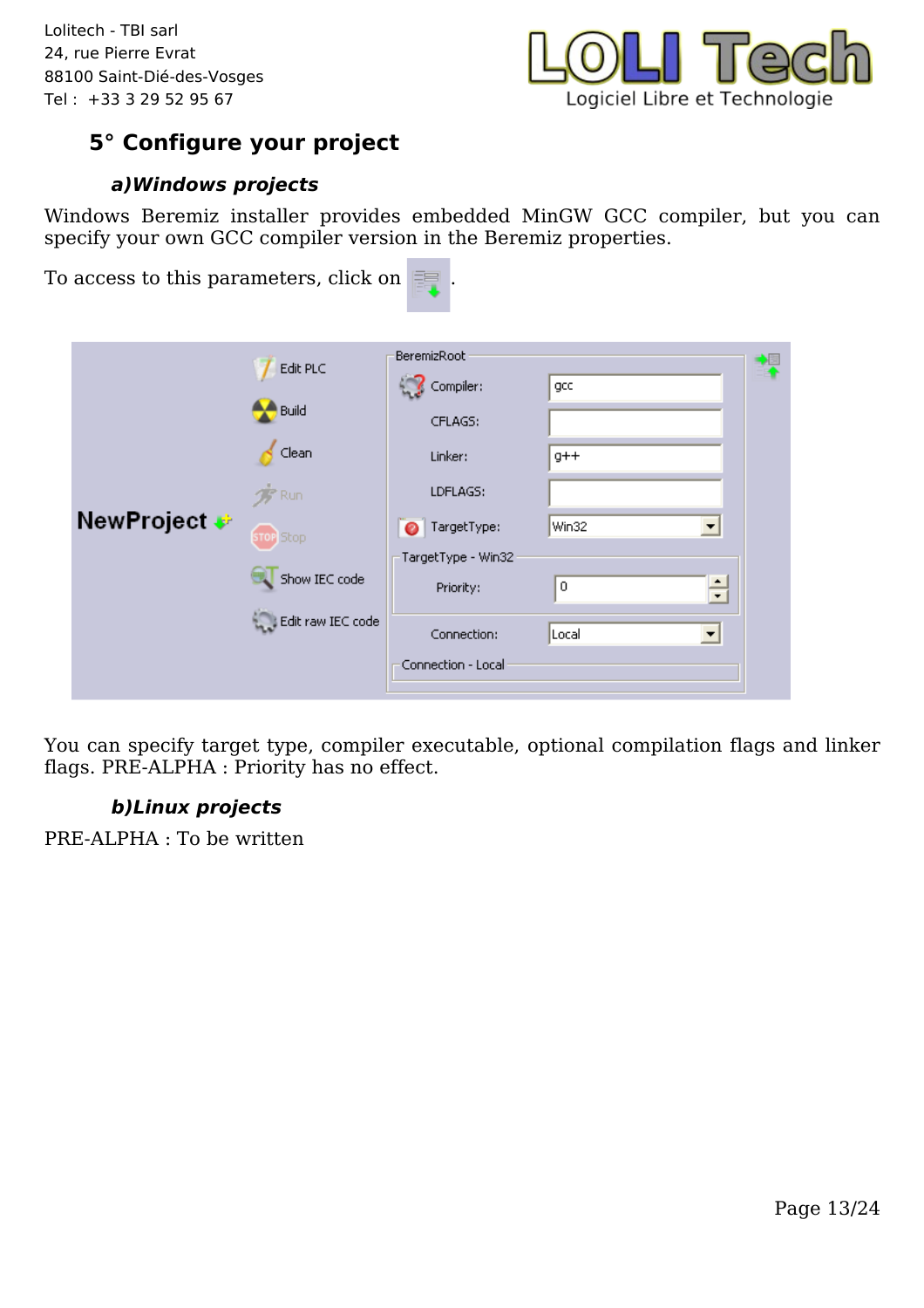

### **6° PLCopen Editor**

#### **a)PlcOpen Editor Interface:**

| <b>B</b> PLCOpenEditor - plc |                |  |
|------------------------------|----------------|--|
| Edit Window Help             |                |  |
| ------<br>$\triangledown$    |                |  |
| Project Tree                 |                |  |
| NewProject                   |                |  |
| Properties                   |                |  |
| Data Types<br>Functions      |                |  |
| Function Blocks              |                |  |
| Programs                     |                |  |
| Configurations               |                |  |
|                              |                |  |
|                              |                |  |
|                              |                |  |
|                              |                |  |
|                              | Variable Panel |  |
|                              |                |  |
|                              |                |  |
|                              |                |  |
|                              |                |  |
|                              |                |  |
|                              |                |  |
|                              |                |  |
|                              |                |  |
|                              |                |  |
|                              |                |  |

#### **b)Add / Delete a POU :**



Edit menu :

Right click: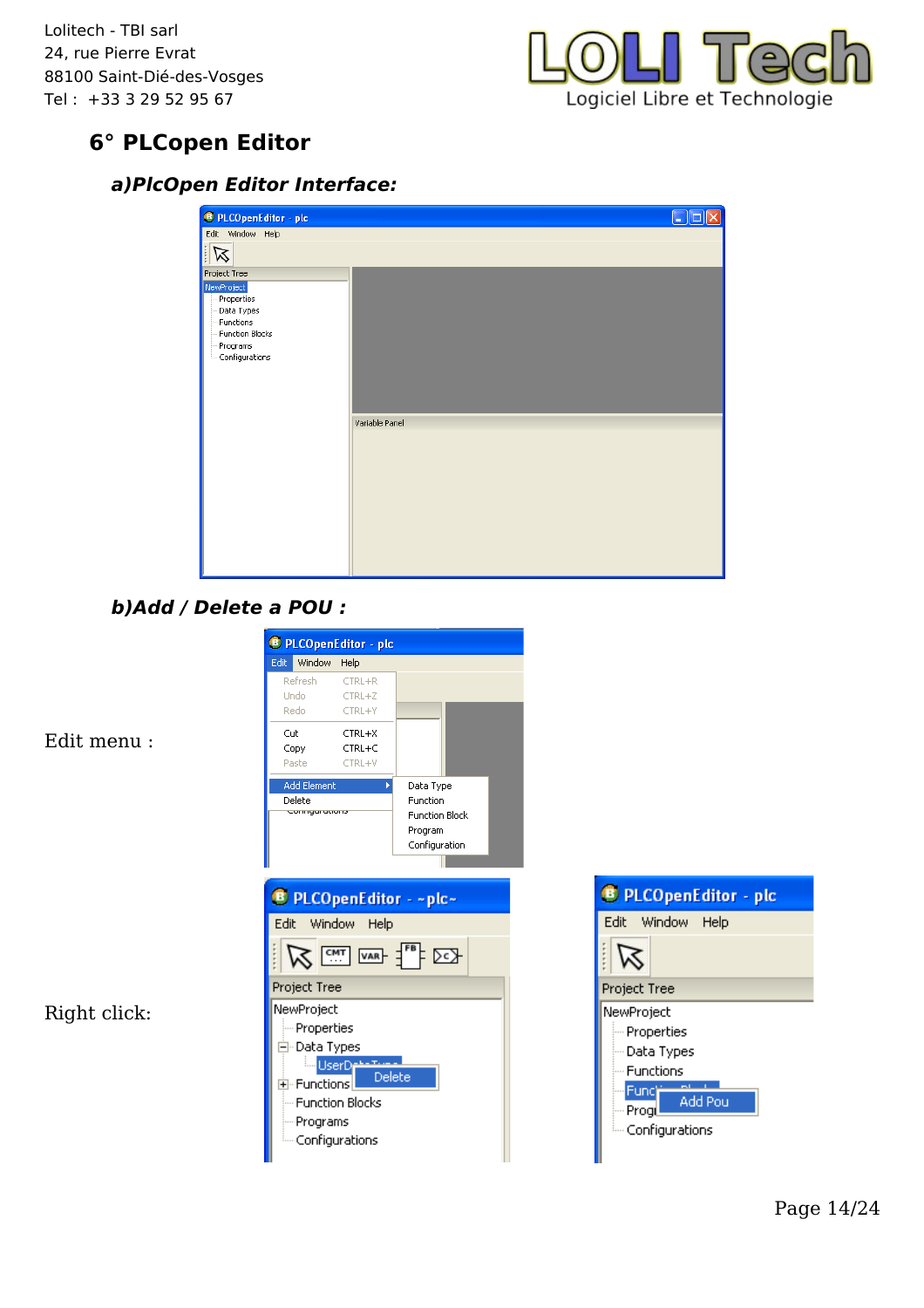

#### **c)Toolbars description :**

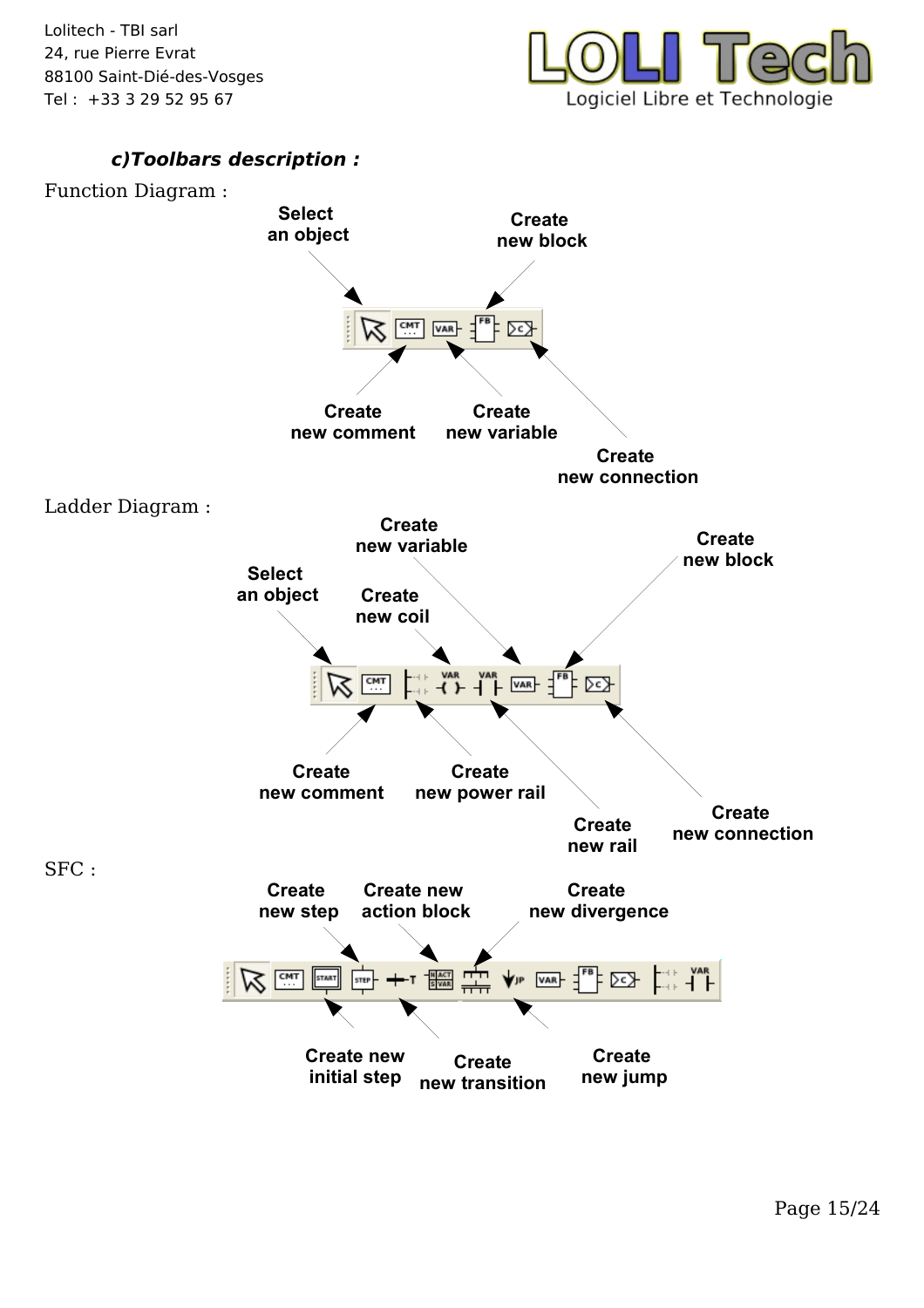

You can drag and drop variables from the variable panel directly on the grid.



### <span id="page-15-0"></span>**7° Plugins**

Physical input and outputs variables are hierarchically organized in a plugin tree.

Each plugin is associated with a range of IEC-61131-3 "directly represented variables". Nested plugins are mapped to sub-ranges. As an example:

|                          | Plugin Location | Possible variable |
|--------------------------|-----------------|-------------------|
|                          |                 |                   |
| CANopen plugin :         |                 |                   |
| First CANopen Network :  | 0.0             | %IX0.0.3.323.1    |
| Second CANopen Network : | 0.1             | %IX0.1.3.323.1    |
| HMI plugin :             |                 |                   |
| First Display :          | 1.0             | %IX1.1.3.323.1    |
| Second Display :         | 1 1             | %IX1.1.3.323.1    |

During build, "directly represented variables" declared in PLC program are dispatched in plugin tree according to their location, an consumed by plugins to produce corresponding C code.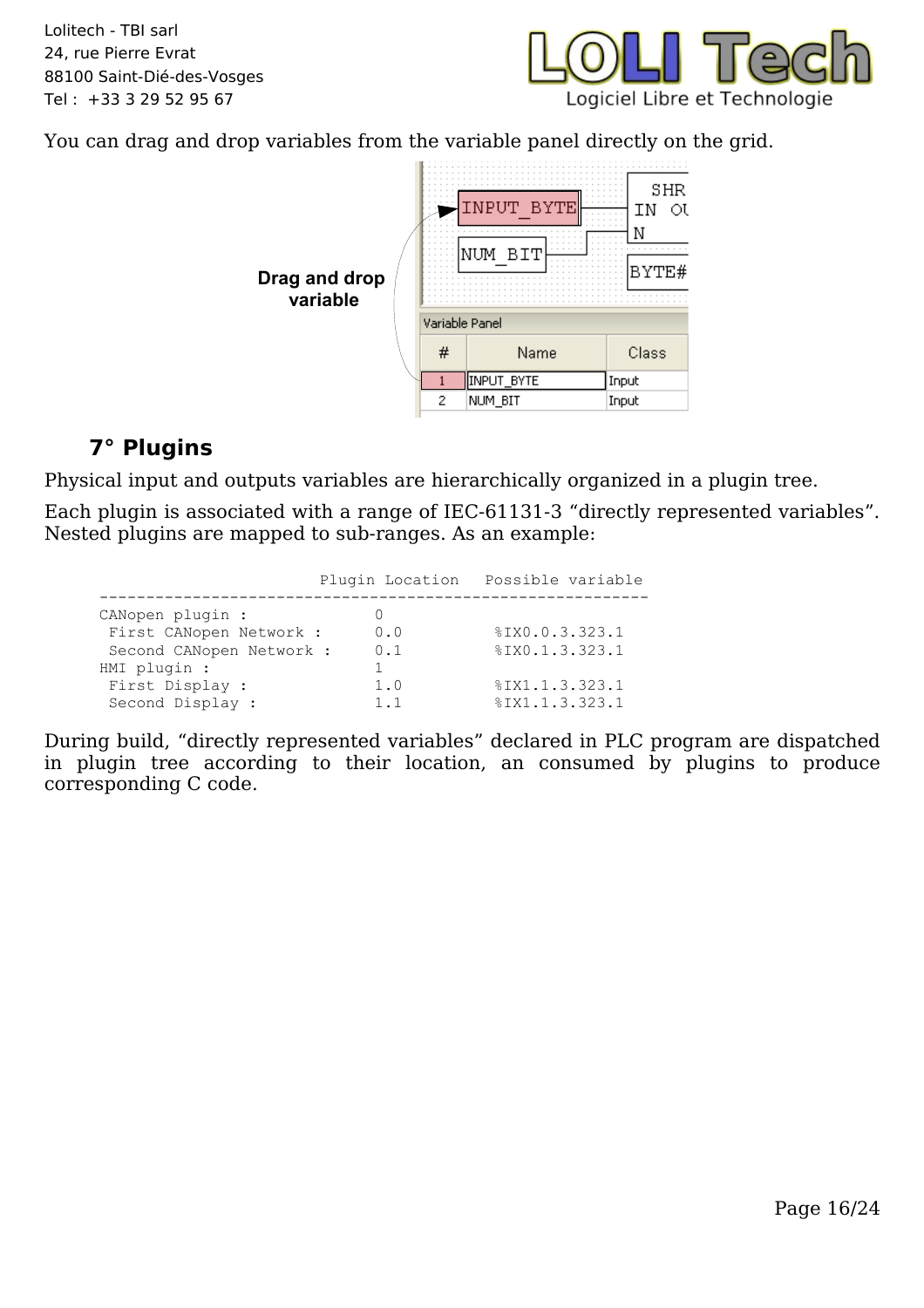

#### **a)Adding a plugin to your project**

Add a plugin to your project :

| <b>B</b> Beremiz                       | <b>Add Plugin</b>               |  |
|----------------------------------------|---------------------------------|--|
| <b>Help</b><br>File                    | Please enter a name for plugin: |  |
| NewProject of Append CANOpen           | Cancel<br>OK                    |  |
| Append C extension<br>Append SVGUI HMI |                                 |  |

Plugin appears now in the project's tree :

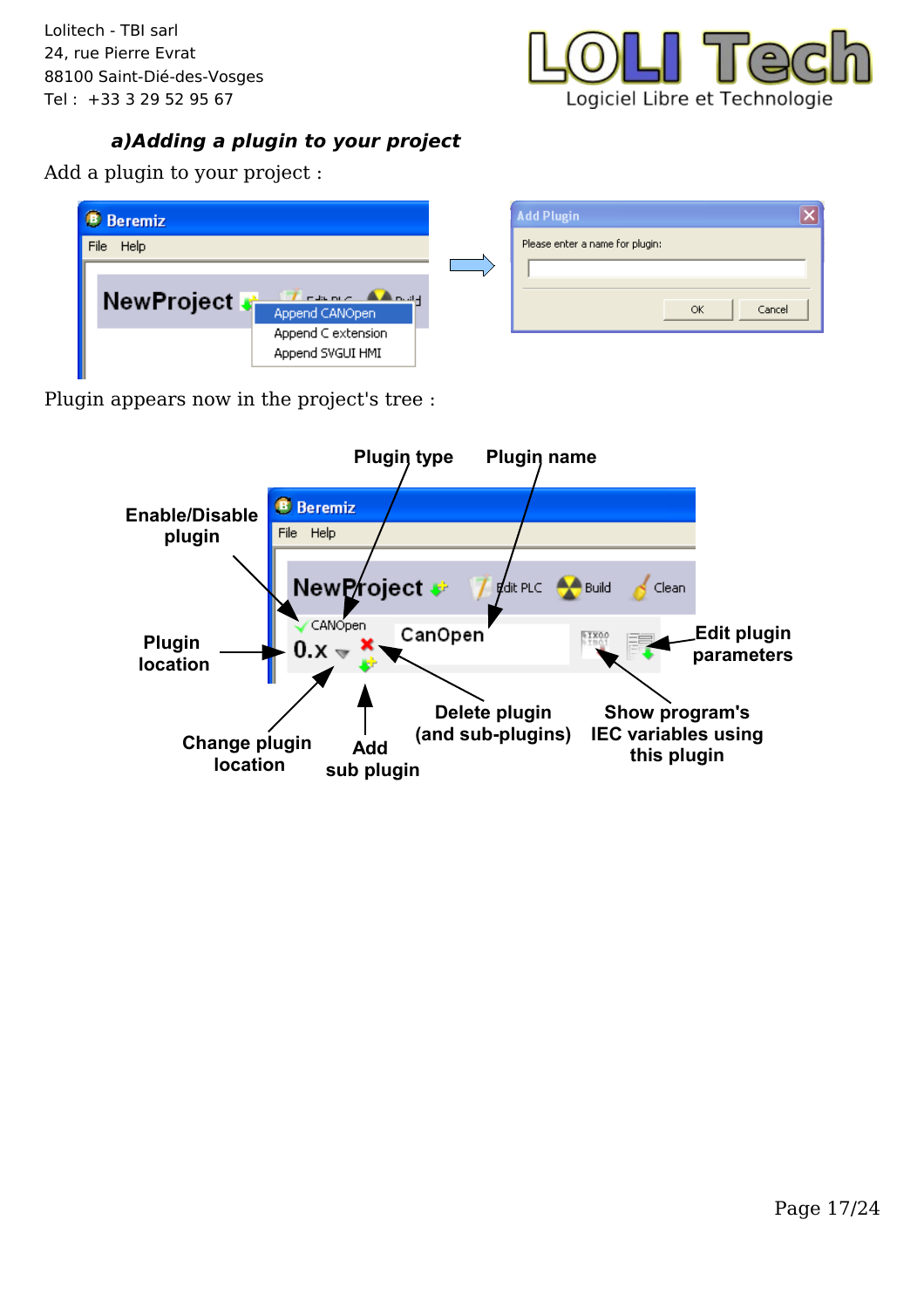

#### **b)CANopen plugin**

Thanks to this plugin, your PLC can act as a CanOpen Master and control Slave Nodes on different CAN buses. You have to choose the CAN driver corresponding to your Hardware. PRE-ALPHA: At that time only Peak-System CAN hardware is supported.

For testing purpose, use the can tcp win32 driver to simulate a CAN network over TCP/IP.



Once CanFestival instance is defined, add a master node :

| CanOpen node<br>Master<br>$0.0 \times \mathbf{x}$ | RIXOO<br>Edit network Show Master<br><b>Edit CAN network</b><br><b>View generated</b> |        |
|---------------------------------------------------|---------------------------------------------------------------------------------------|--------|
| Append CanOpen node                               | Master<br>OK.                                                                         | Cancel |
| CANOpen<br>CanOpen<br>$0 \times \mathbf{X}$       | $\frac{1000}{1000}$<br>Please enter a name for plugin:                                |        |
|                                                   | <b>Add Plugin</b>                                                                     |        |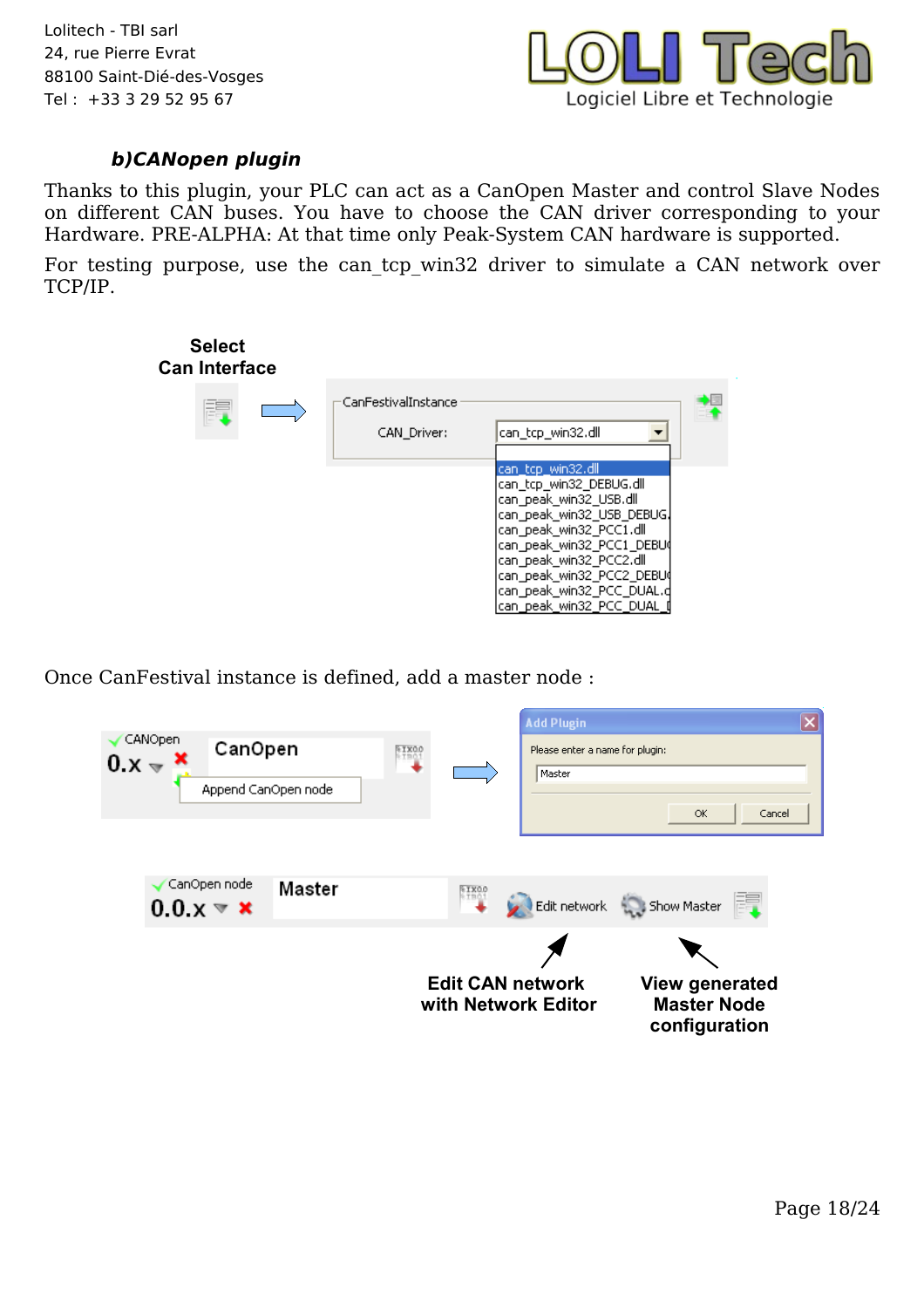

In the Network editor, declare the nodes that will make your CANopen network. You have to provide EDS files, and give Node-ID.



Once EDS files are imported, you can now use nodes variables with your PLC.

Correspondence between IEC variables and Object dictionary entries of a CANopen node:

> Creator:GPL Ghostscript 861 (epswr CreationDate:2008/02/28 11:21:36 LanguageLevel:2

To add a variable, you have to:

- create one new variable in your PLC program
- give it the same type of the aimed CANopen variable
- drag and drog the CANopen variable from the Network Editor to the location colon of your program, as in the following example: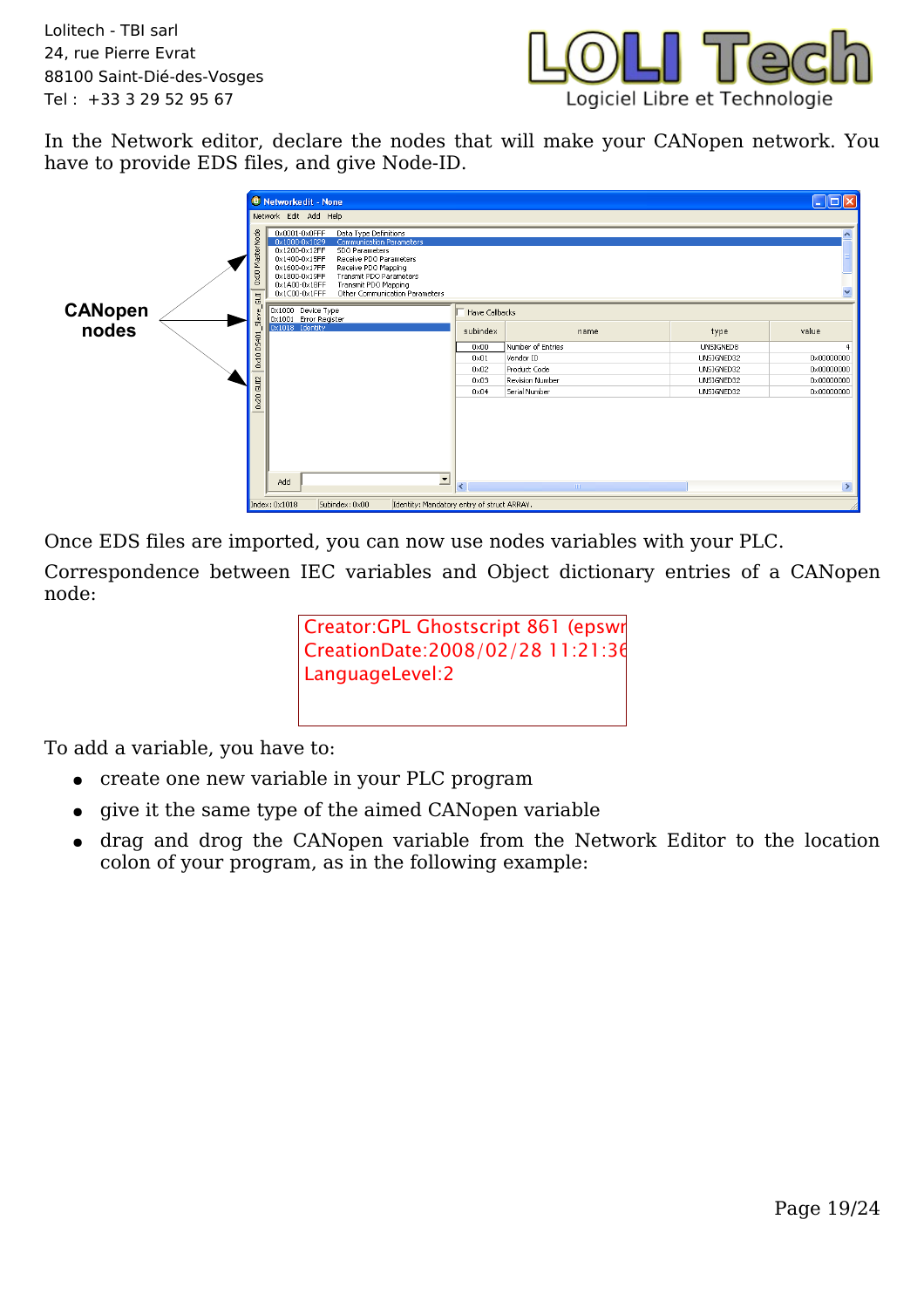

#### Network Editor

| <b>Door</b>                          |                                                                                                       | 0x2000-0x5FFF<br>0x6000-0x9FFF<br>0xA000-0xBFFF                                                                                                                                                                           | Manufacturer Specific | Standardized Device Profile<br>Standardized Interface Profile |               |                                |                                                |        |           |  |           |  |
|--------------------------------------|-------------------------------------------------------------------------------------------------------|---------------------------------------------------------------------------------------------------------------------------------------------------------------------------------------------------------------------------|-----------------------|---------------------------------------------------------------|---------------|--------------------------------|------------------------------------------------|--------|-----------|--|-----------|--|
|                                      |                                                                                                       |                                                                                                                                                                                                                           |                       |                                                               |               |                                |                                                |        |           |  |           |  |
|                                      |                                                                                                       | 0x6000 Read Inputs 8 Bit<br>0x6002 Polarity Input 8 Bit                                                                                                                                                                   |                       |                                                               |               | Have Callbacks                 |                                                |        |           |  |           |  |
| Dx10 DS401_Slave_GUI                 | 0x6200 Write Outputs 8 Bit<br>0x6202 Change Polarity Outputs 8 Bit<br>0x6206 Error Mode Outputs 8 Bit |                                                                                                                                                                                                                           |                       |                                                               |               | subindex<br>name               |                                                |        |           |  | type      |  |
|                                      |                                                                                                       |                                                                                                                                                                                                                           |                       |                                                               |               | Number of Output 8 Bit<br>0x00 |                                                |        |           |  | UNSIGNED8 |  |
|                                      |                                                                                                       | 0x6207 Error Value Outputs 8 Bit<br>0x6401 Read Analogue Input 16 Bit                                                                                                                                                     |                       |                                                               |               | 0x01                           | Write Outputs 0x1 to 0x8                       |        | UNSIGNED8 |  |           |  |
| 0x20 GUI2                            |                                                                                                       | 0x6411 Write Analogue Output 16 Bit<br>0x6423 Analogue Input Global Interrupt Enable<br>0x6426 Analogue Input Interrupt Delta Unsigned<br>0x6443 Analogue Output Error Mode<br>0x6444 Analogue Output Error Value Integer |                       |                                                               |               | drag variable                  |                                                |        |           |  |           |  |
| <b>PLCopen Editor Variable Panel</b> |                                                                                                       |                                                                                                                                                                                                                           |                       |                                                               |               |                                |                                                |        |           |  |           |  |
|                                      |                                                                                                       | Variable Panel                                                                                                                                                                                                            |                       |                                                               |               |                                |                                                |        |           |  |           |  |
|                                      | #                                                                                                     | Name                                                                                                                                                                                                                      | Class                 | Type                                                          | Location      |                                | Initial Value                                  | Retain | Constant  |  |           |  |
|                                      | $\,1\,$                                                                                               | DigitalOut                                                                                                                                                                                                                | Local                 | <b>BYTE</b>                                                   | %QB0.0.16.250 |                                |                                                | No     | No        |  |           |  |
|                                      | $\overline{c}$                                                                                        | DigitalIn                                                                                                                                                                                                                 | Local                 | <b>BYTE</b>                                                   | %IB0.0.32.245 |                                |                                                | No     | No        |  |           |  |
|                                      | 3                                                                                                     | AnalogOut1                                                                                                                                                                                                                | Local                 | <b>MYTYPE</b>                                                 | %QW0.0,16.25  |                                |                                                | No     | No        |  |           |  |
|                                      | 4                                                                                                     | AnalogOut2                                                                                                                                                                                                                | Local                 | <b>MYTYPE</b>                                                 | %QW0.0.16.25  |                                |                                                | No     | No        |  |           |  |
|                                      | 5                                                                                                     | AnalogOut3                                                                                                                                                                                                                | Local                 | INT                                                           | %QW0.\$.16.25 |                                |                                                | No     | No        |  |           |  |
|                                      | 6                                                                                                     | AnalogIn1                                                                                                                                                                                                                 | Local                 | INT                                                           | %IW0.0.32.256 |                                |                                                | No     | No        |  |           |  |
|                                      | 7                                                                                                     | AnalogIn2                                                                                                                                                                                                                 | Local                 | INT                                                           | %IW0.0.32.256 |                                |                                                | No     | No        |  |           |  |
|                                      | 8                                                                                                     | Test                                                                                                                                                                                                                      | Local                 | <b>Bitwise Block</b>                                          |               |                                |                                                | No     | No        |  |           |  |
|                                      | 9                                                                                                     | Test2                                                                                                                                                                                                                     | Local                 | Test_SFC                                                      |               |                                |                                                | No     | No        |  |           |  |
|                                      | 10                                                                                                    | t1                                                                                                                                                                                                                        | Local                 | TOF                                                           |               |                                |                                                | No     | No        |  |           |  |
|                                      | 11                                                                                                    | latch                                                                                                                                                                                                                     | Local                 | RS.                                                           |               |                                |                                                | No     | No        |  |           |  |
|                                      | 12                                                                                                    | t2                                                                                                                                                                                                                        | Local                 | TOF                                                           |               |                                |                                                | No     | No        |  |           |  |
|                                      | 13                                                                                                    | VARexample                                                                                                                                                                                                                | Local                 | <b>USINT</b>                                                  |               |                                |                                                | No     | No        |  |           |  |
|                                      |                                                                                                       | Select a variable class:<br>Input<br>Output<br>Memory                                                                                                                                                                     |                       |                                                               |               |                                | when drop variable :<br>a popup window appears |        |           |  |           |  |
|                                      | 13                                                                                                    | VARexample                                                                                                                                                                                                                | Local                 |                                                               | USINT         |                                | %QB0.0.16.25088.1                              |        |           |  |           |  |

#### **c)Svgui plugin**

PRE-ALPHA : Broken, documentation to be written.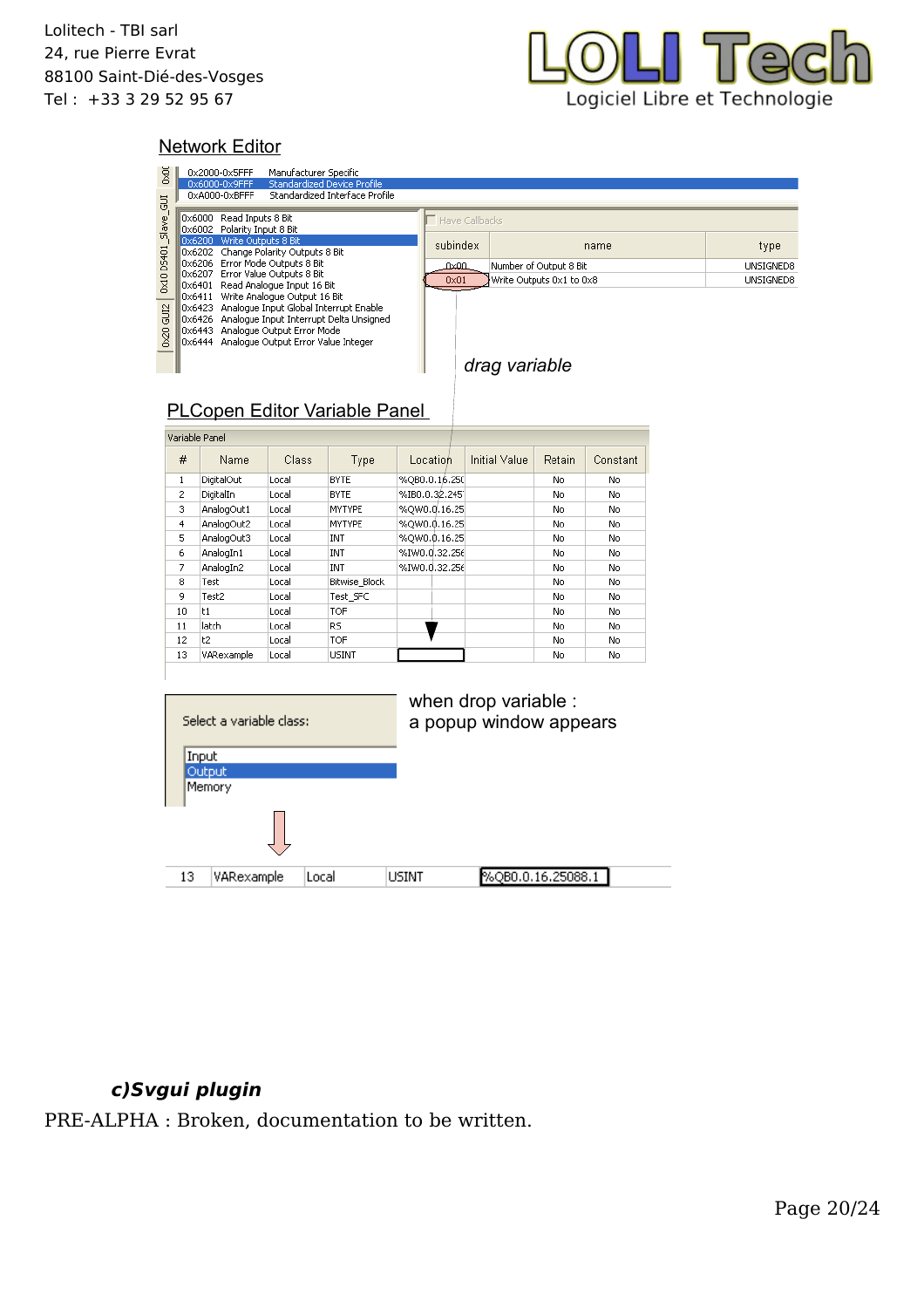

### **8° The DEMO**

This example provide a PLC working with the CANopen plugin. It's formed by a Master node and two DS401 virtual slave nodes of CanFestival to emulate I/O blocks.

#### **a)Start the demo**

Launch Beremiz with the Beremiz\_Demo link in the windows start menu.

Thanks to this, when beremiz start, it automatically launches the "test project" example located in the beremiz directory.



**b)Build the project**  As this example is already configured, you can press on the build button to start building the project.

The "Log Console" displays, the differents building steps.

The build results by an executable, named as the project name. It's located in the build directory of the test project.



By pressing the "run" button, some external programs are launched before the PLC :

- a CAN tcp server to simulate a CANopen network
- a virtual slave node to simulate input block
- a virtual slave node to simulate output block

#### DS401 virtual slave nodes





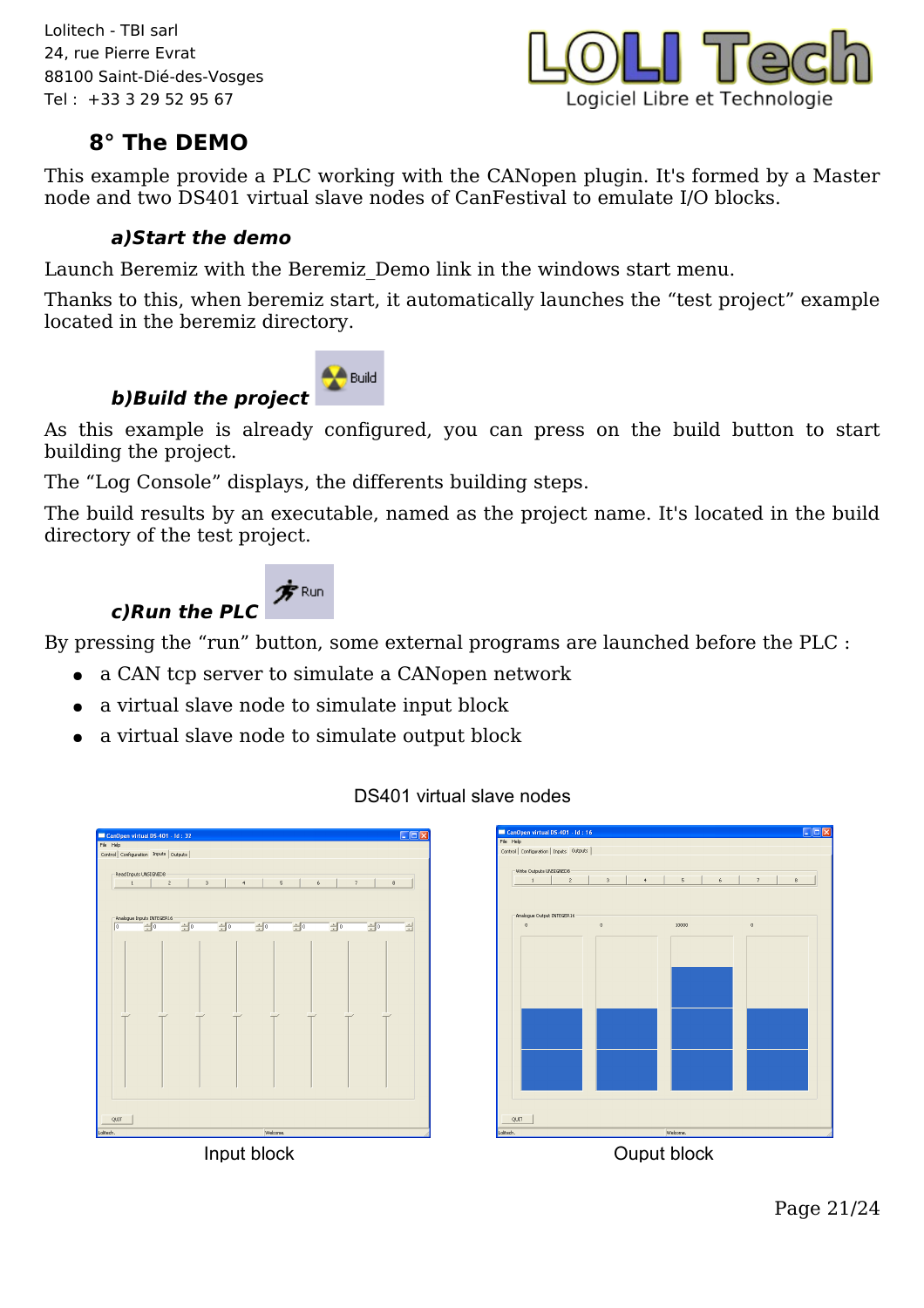

PLC cycle period is 100 ms.

**STOP** Stop **d)Stop the PLC** 

Just press the stop button, for stopping all processes.



By pressing the "clean" button, only the build directory of the project will be deleted.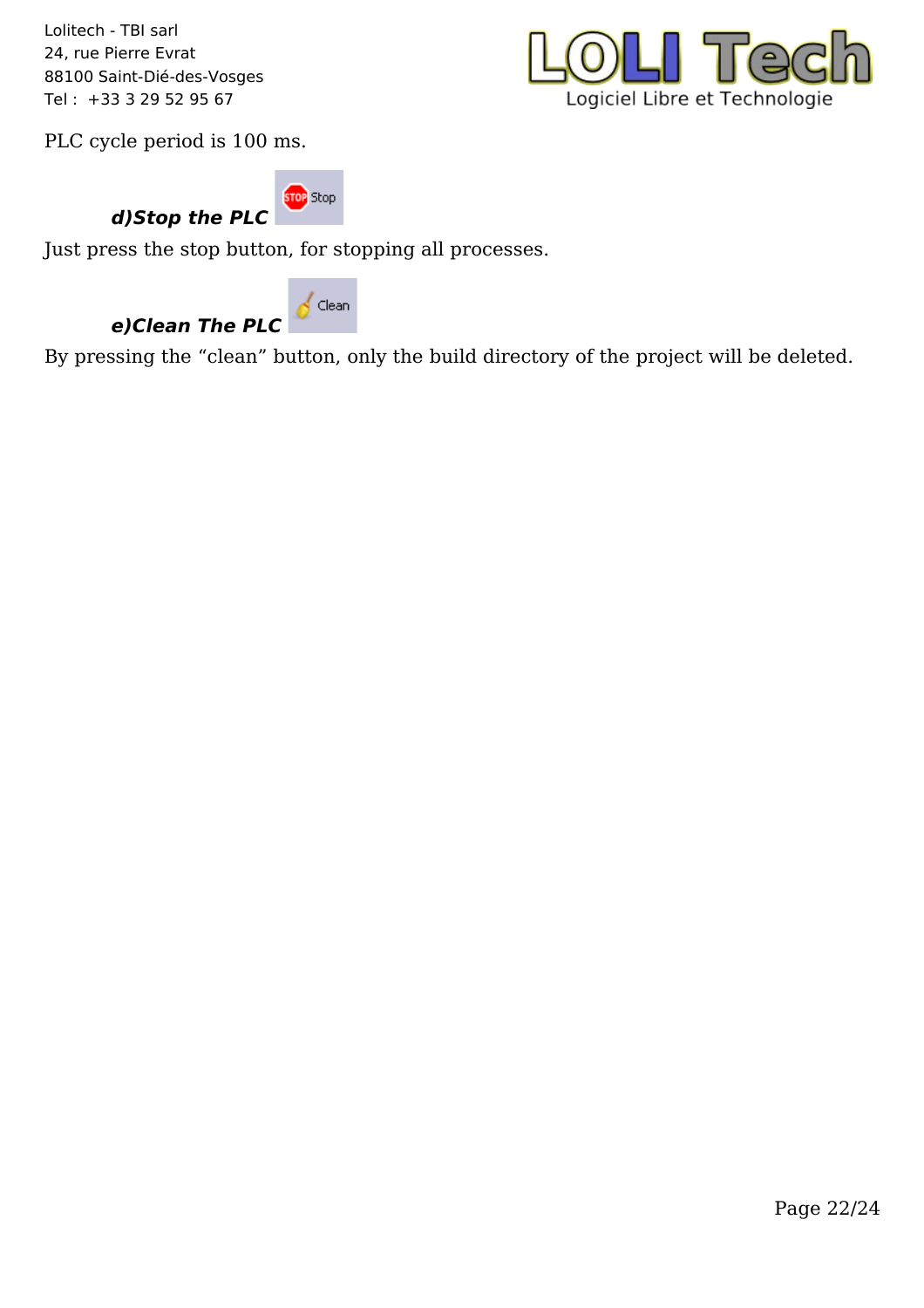

### **D - Project Status**

The version of Beremiz bundled with this manual is "pre-Alpha". It means you should not entrust this software any critical mission, and consider it as a preview of some features that will be available in next releases.